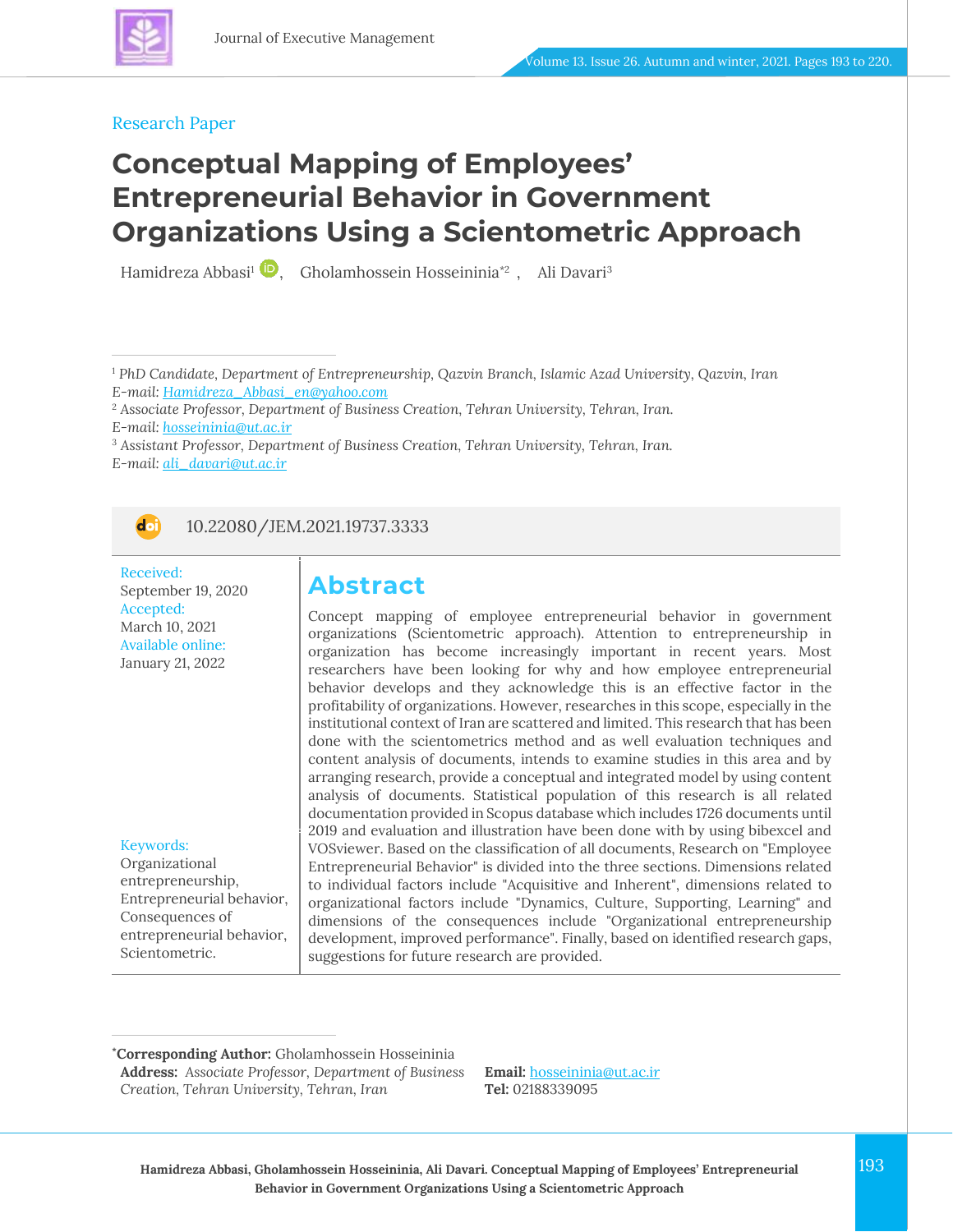## **Extended Abstract**

### **1. Introduction**

Various organizations in the public sector have addressed the issue of entrepreneurship development and entrepreneurial approach for several reasons, including resource constraints, social issues, downsizing the government, political pressure, organizational competition, the moving towards accountable managers, inefficiency of traditional methods of governmental management, national and local development programs, rapid environmental changes and maintenance of efficient manpower (Morris, 2002).

Various studies have indicated that many researches in recent years have focused on entrepreneurial behavior and behavioral approach in business creation and entrepreneurship development (Obschonka, 2017). Leaders and entrepreneurs have always been looking for innovation and value creation through creativity and resource use (Akemi & Christopher, 2017: 11).

Hence, this research analyzes the texts and documents related to this field in the Scopus database until 2019 using a scientometric approach to identify the existing research gap and provide a classification of research in this field. Also, in addition to presenting a conceptual and integrated model, the present article tries to pave the way for future research.

### **2. Methodology**

This research is an applied research which employs a scientometric method (co-word analysis) and a combination of citation analysis (scientometric) and content analysis to analyze the literature based on title, keywords and abstract.

The statistical population of this research includes all the 1726 related documents in Scopus database until 2019. These documents have been evaluated in Bibexcel and VOSviewer Software. Then, using content analysis and referring to the abstract and research results, they was categorized and their discussions and conclusions were addressed.

### **3. Findings**

First, the most important words in the field of "entrepreneurial behavior in government organizations" were identified and in the next step, in the Scopus citation database, the mentioned field was searched for the following:

"entrepreneur\* behavior\*"

OR

"entrepreneur\* government\*"

OR

"entrepreneur\*" AND "government\* organization\*"

The number of the results obtained was about 1726 documents until 2019. The number of the documents published in the world (2018), the ranking of the countries with the most published documents in the world (The United States, Britain and Germany were at the top of this ranking, and Asia, China and India were the next most-published countries), the status and amount of the published documents in various subject areas ("Business and Management") and the most frequently used words among the published documents ("entrepreneurship", "entrepreneurial behavior" and "innovation") were then mentioned.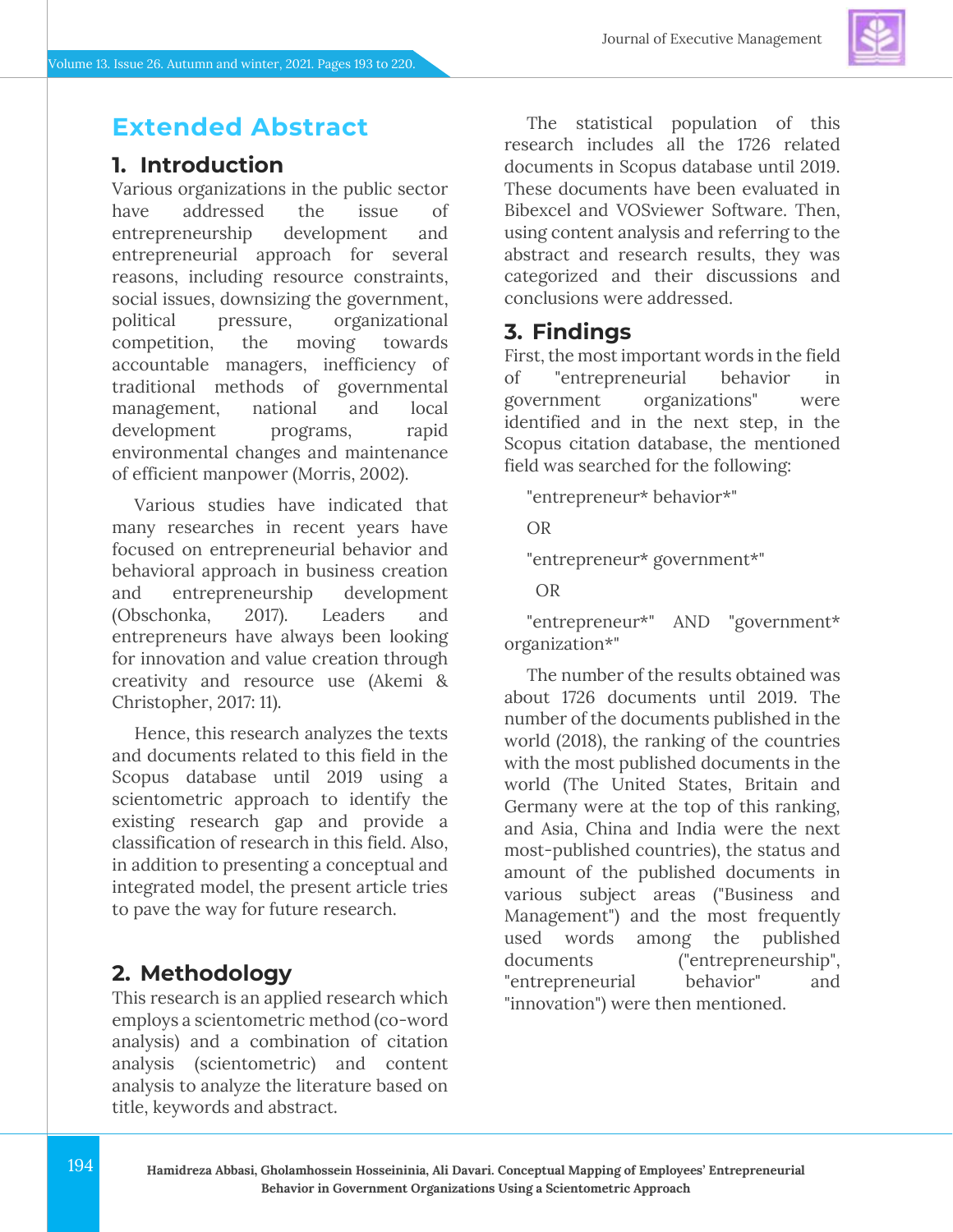

### **4. Conclusion**

This research has provided a framework for research on "employee entrepreneurial behavior" to guide future research in the right direction. For this purpose, applying a scientometric method, the existing research gap has been identified and using content analysis, an integrated conceptual model has been formed and suggestions have been made for future research. Based on the results, research in the field of entrepreneurial behavior can be studied in three ways. The first way is related to individual factors, including "acquisition and inherence". Accordingly, factors such as "creativity, entrepreneurial alertness, independence seeking, risk-taking, success, gender and age" are among the inherent factors and "entrepreneurial

### **References**

- Chatfield, A. T., & Reddick, C. G. (2018). The role of policy entrepreneurs in open government data policy innovation diffusion: An analysis of Australian Federal and State Governments. *Government Information Quarterly*, *35*(1), 123- 134.
- Fuller, B., Liu, Y., Bajaba, S., Marler, L. E., & Pratt, J. (2018). Examining how the personality, self-efficacy, and anticipatory cognitions of potential entrepreneurs shape their entrepreneurial intentions. *Personality and Individual Differences*, *125*, 120-125.
- Morris, M. H., Schindehutte, M., & LaForge, R. W. (2002). Entrepreneurial marketing: a construct for integrating emerging entrepreneurship and marketing perspectives. *Journal of marketing theory and practice*, *10*(4), 1-19.

attitude, mental norms and self-efficacy beliefs" are among the acquired factors that affect the entrepreneurial behavior.

The second way is related to organizational factors, including "dynamics, culture, support, and learning". In the present article and based on the results of other studies, dynamism in the organizations is the result of networking, entrepreneurial environment and dynamic industry.

The third way of research in this area is related to the "consequences of employees' entrepreneurial behavior", which includes "the organizational entrepreneurship development and performance improvement." Strategic renewal and innovation is the result of organizational entrepreneurship.

- Obschonka, M., Hakkarainen, K., Lonka, K., & Salmela-Aro, K. (2017). Entrepreneurship as a twenty-first century skill: entrepreneurial alertness and intention in the transition to adulthood. *Small Business Economics*, *48*(3), 487-501.
- Kautonen, T., Van Gelderen, M., & Fink, M. (2015). Robustness of the theory of planned behavior in predicting entrepreneurial intentions and actions. *Entrepreneurship theory and practice*, *39*(3), 655-674.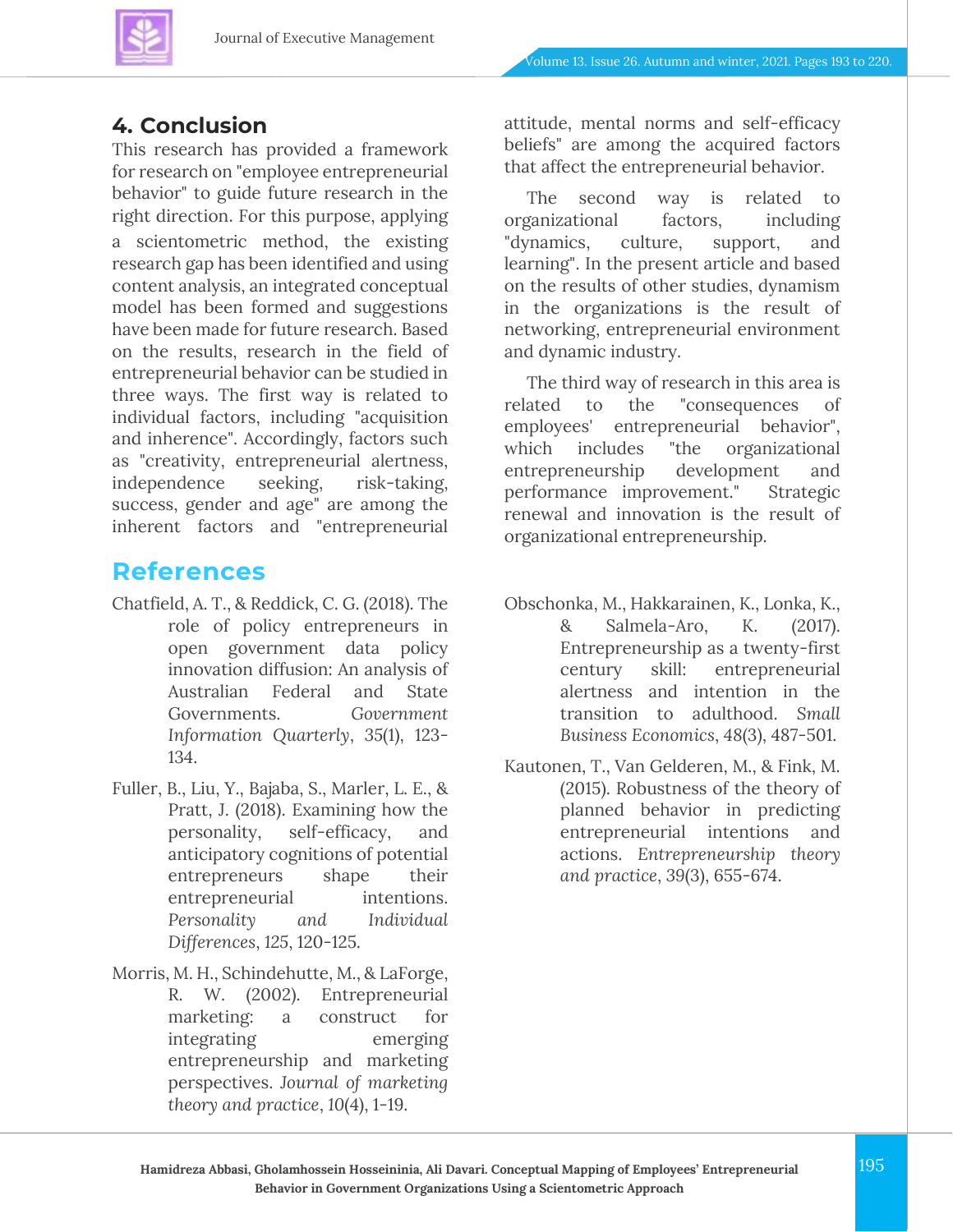**doi** 

### علمی پژوهشی

**نگاشت مفهومی رفتار کارآفرینانه کارکنان در سازمان های دولتی )رویکرد علم سنجی(** حمیدرضا عباسی امال علامحسین حسینی نیا<sup>۲</sup>\* ، علی داوری ّ

<sup>۱</sup> دانشجوی دکتری، گروه کارآفرینی، واحد قزوین، دانشگاه آزاد اسلامی، قزوین، ایران.

<sup>۲</sup> رئیس دانشکده - دانشیار گروه کسب و کار جدید، دانشکده کارآفرینی دانشگاه تهران، تهران، ایران.

استادیار گروه کسبوکار، دانشکده کارآفرینی دانشگاه تهران، تهران، ایران. <sup>3</sup>

#### 10.22080/JEM.2021.19737.3333

تاریخ دریافت: 29 شهریور 1399 تاریخ پذیرش : 20 اسفند 1399 تاریخ انتشار: 1 بهمن 1400

## **چکیده**

توجه به کارآفرینی در سازمان ها در سال های اخیر اهمیت فزاینده ای داشته است. غالب محققان این حوزه به دنبال چرایی و چگونگی توسعه رفتارهای کارآفرینانه کارکنان بوده و اذعان دارند این مقوله عامل مؤثری در سودآوری سازمانهاست. با این حال، پژوهشها در این زمینه، به خصوص در بستر نهادی ایران، پراکنده و محدود است. این تحقیق که با روش علم سنجی و با استفاده از روش تحلیل استنادی، تکنیک ارزیابانه و تحلیل محتوایی مستندات انجام شده است، برآن است تا مطالعات در این زمینه را مورد بررسی قرار داده و با نظم دهی به تحقیقات به ارائه چارچوب مفهومي و يكپارچه با استفاده از تحلیل محتوایی مستندات بپردازد. جامعه آماری این تحقیق شامل کلیه مستندات مرتبط ارائه شده در پایگاه دادهای اسکوپوس به تعداد 1726 سند تا سال 2019 میالدی می باشد. که با استفاده از نرم افزار bibexcle و VOSviewer ارزیابی و مصور سازی انجام شده است. بر اساس خوشه بندی ها و تحلیل محتوایی مستندات، تحقیقات در زمینه »رفتار کارآفرینانه کارکنان» به سه بخش تقسیم بندی شده است. ابعاد مرتبط با عوامل فردی شامل «عوامل اکتسابی و ذاتی» است و ابعاد مربوط به عوامل سازمانی شامل «پویایی، فرهنگ، حمایت، یادگیری» و ابعاد مربوط به پیامدها شامل «توسعه کارآفرینی سازمانی، بهبود عملکرد» بوده است. نهایتا بر اساس خالء تحقیقاتی شناسایی شده، پیشنهادات جهت تحقیقات آتی در زمینه سبک رهبری، یادگیری و یادگیری خارجی، آموزش و توانمند سازی و حوزه های نوظهور مرتبط با رفتار کارآفرینانه کارکنان در سازمان های دولتی ارائه شده است.

#### کلیدواژه ها:

کارآفرینی سازمانی، رفتارکارآفرینانه، پیامدهای رفتارکارآفرینانه، علم سنجی.

[hosseininia@ut.ac.ir](file:///C:/Users/farha/Downloads/hosseininia@ut.ac.ir) **:ایمیل تلفن:** 02188339095

**<sup>\*</sup> نویسنده مسئول :** غالمحسین حسینی نی ا **آدرس:** رئیس دانشکده - دانشیار گروه کسب و کار جدید، دانشکده کارآفرینی دانشگاه تهران، تهران، ایران.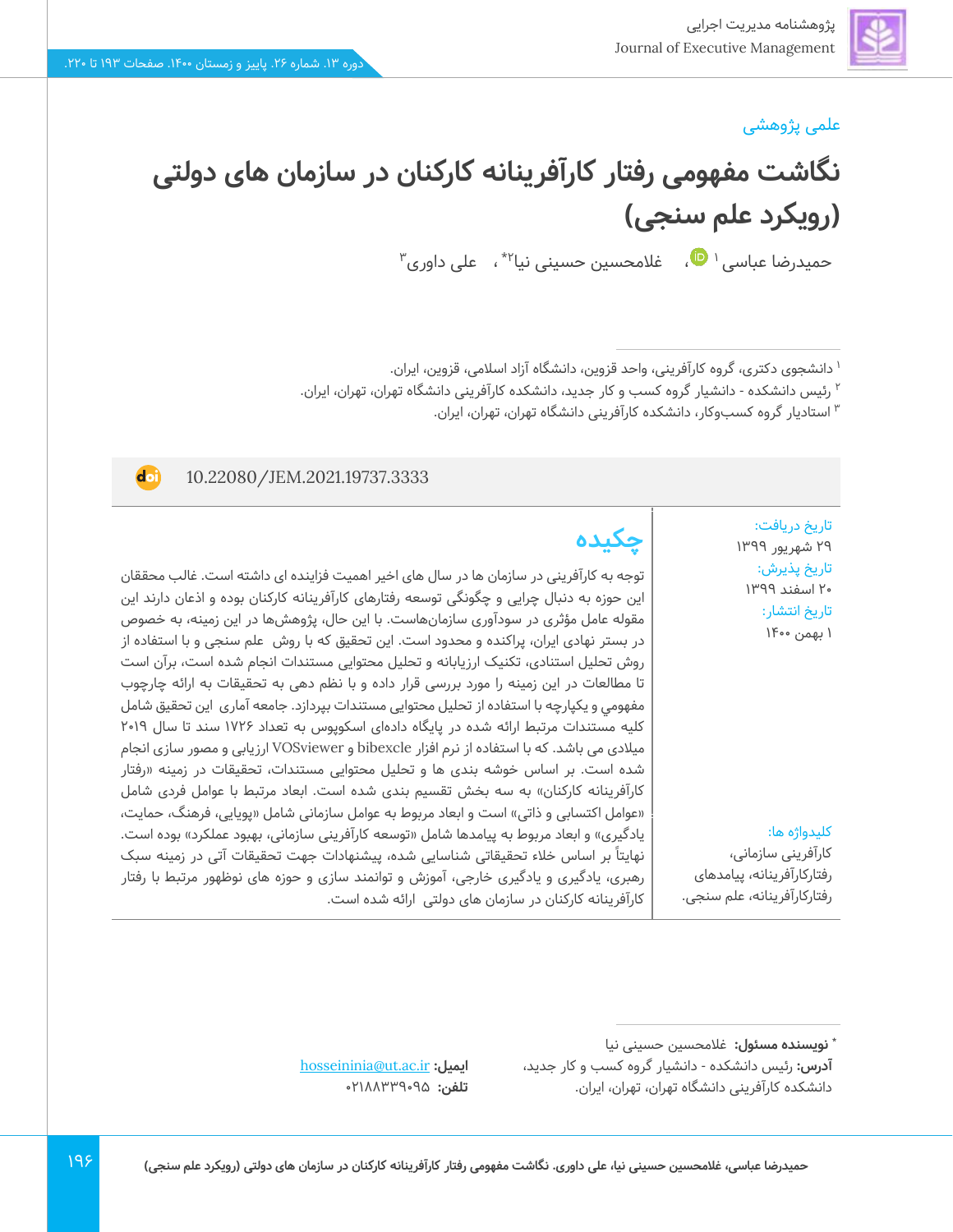## **1 مقدمه**

سازمان های مختلف در بخش دولتی به دالیل زیادی به مبحث توسعه کارآفرینی و رویکرد کارآفرینانه پرداخته اند؛ از جمله مهمترین این دالیل می توان به محدودیت منابع، مسائل اجتماعی، روند کوچک سازی دولت، فشار سیاسی، رقابت سازمانی، روند حرکت به سمت الزام پاسخگویی مدیران، ناکارآمدی روش های سنتی مدیریت دولتی، برنامه های توسعه ملی و محلی، تغییرات سریع محیطی و حفظ نیروی انسانی کارآمد، اشاره کرد (Morris,2002). مطالعات گوناگون نشان داده است تعداد کثیری از تحقیقات در طول سالهای اخیر بر رویکرد رفتاری دراقدام و ایجاد کسب و کار و توسعه کارآفرینی تمرکز کرده اند و رفتار کارآفرینانه هدف غالب این پژوهش ها بوده است. Obschonka,2017 ) رهبران و کارآفرینان همواره به دنبال نوآوری و خلق ارزش به واسطه بکارگیری خالقیت و استفاده از منابع بوده )Akemi&Christopher,2017:11) .اند

در مطالعات بسیاری، تأثیر رفتار کارآفرینانه در قصد و نیت کارآفرینی را نشان داده شده است. (,2018Fuller )به عالوه این فرایند به چگونگی درگیری افراد با مقوله کارآفرینی نیز مربوط می شود ),2015al et Kautonen). در يك فضاي كارآفرينانه، اشـخاص بـه شناسـايي فرصت ها و بسيج منابع و امكانات براي استفاده از اين فرصت ها مي پردازند، از طرفی، بررسي پيـشينه مطالعـات كـارآفريني نـشان مـي دهـد كـه كارآفرينـان ويژگـي هـاي خاصی دارنــد( ,2010:65Matviuk (رويكــردي كــه كــارآفريني را براســاس ويژگي هاي كارآفريني تبيين مي كند به رويكـرد شخـصيتي معـروف اسـت. رويكرد ويژگي هاي شخصيتي براين فرضيه تأ كيد مي كند كه كارآفرينان ويژگي ها، ديدگاه ها و ارزش هايي دارند كـه يـك نيـروي محـرك بـراي آنها فراهم كرده و آنها را از ديگران متمـايز مـي كنـد.& Pavic( .

این تحقیق که با روش علم Kruzic,2010:216) سنجی به بررسی متون و مستندات این حوزه، در بازه زمانی 2019-2002 در پایگاه اسکوپوس پرداخته،

برآن است تا ضمن شناسایی خالء های موجود در این حوزه با تحلیل و بررسی متون، دسته بندی از تحقیقات این حوزه ارائه نماید و با شناسایی شکاف تحقیقاتی موجود عالوه بر ارائه چارچوبی مفهومي و يكپارچه؛ تصويری از پژوهش هاي انجام شده ارائه نموده و پیشنهاداتی نيز جهت ا نجام تحقیقات آتی ارائه نماید. بدین منظور در ادامه، مبانی نظری پژوهش مرور می شود سپس روش انجام پژوهش (متدولوژی) معرفی شده و در بخش بعد به تجزیه و تحلیل نتایج پرداخته و نهایتا َبحث و نتیجه گیری و پیشنهادات آتی ارائه می گردد.

# **2 مرور ادبیات**

### **2.1 علم سنجی**

علم سنجی عبارت است از دانش اندازه گیري علم؛ که همه روش ها و مدل هاي کمی مرتبط با تولید و انتشار دانش و فناوري را شامل می شود. (یزدانی،۱۳۹۳) هم رخدادی واژگان یکی از روش های علم سنجی است که شامل تجزیه و تحلیل آماری از مقاالت و مستندات منتشر شده بر اساس واژه های کلیدی می باشد. این شیوه یکی از روش های تحلیل محتواست. هم رخدادی کلید واژه ها میزان ارتباط میان یک مجموعه مدارک را نشان می دهد و با مقایسه نقشه های حاصل در بازه زمان ی مشخص، پو یایی علم در زمینه مورد مطالعه معلوم می شود**. )**,2018 al et Dhanavanth ) مهمترین نقشي كه مطالعات علم سنجي برعهده دارند، ترسيم روند توسعه و گسترش علم در سطح ملي و فراتر از آن در سطح بين المللي است.

# **2.2 رفتار کارآفرینانه کارکنان**

در ميان تمامى محققان مشهور اين حوزه، همواره موضوعات رفتار و قـصد بـا هـم مطـرح و بررسـي شـده است. در اين بـين برخـي محققـان نظيـر گيـب و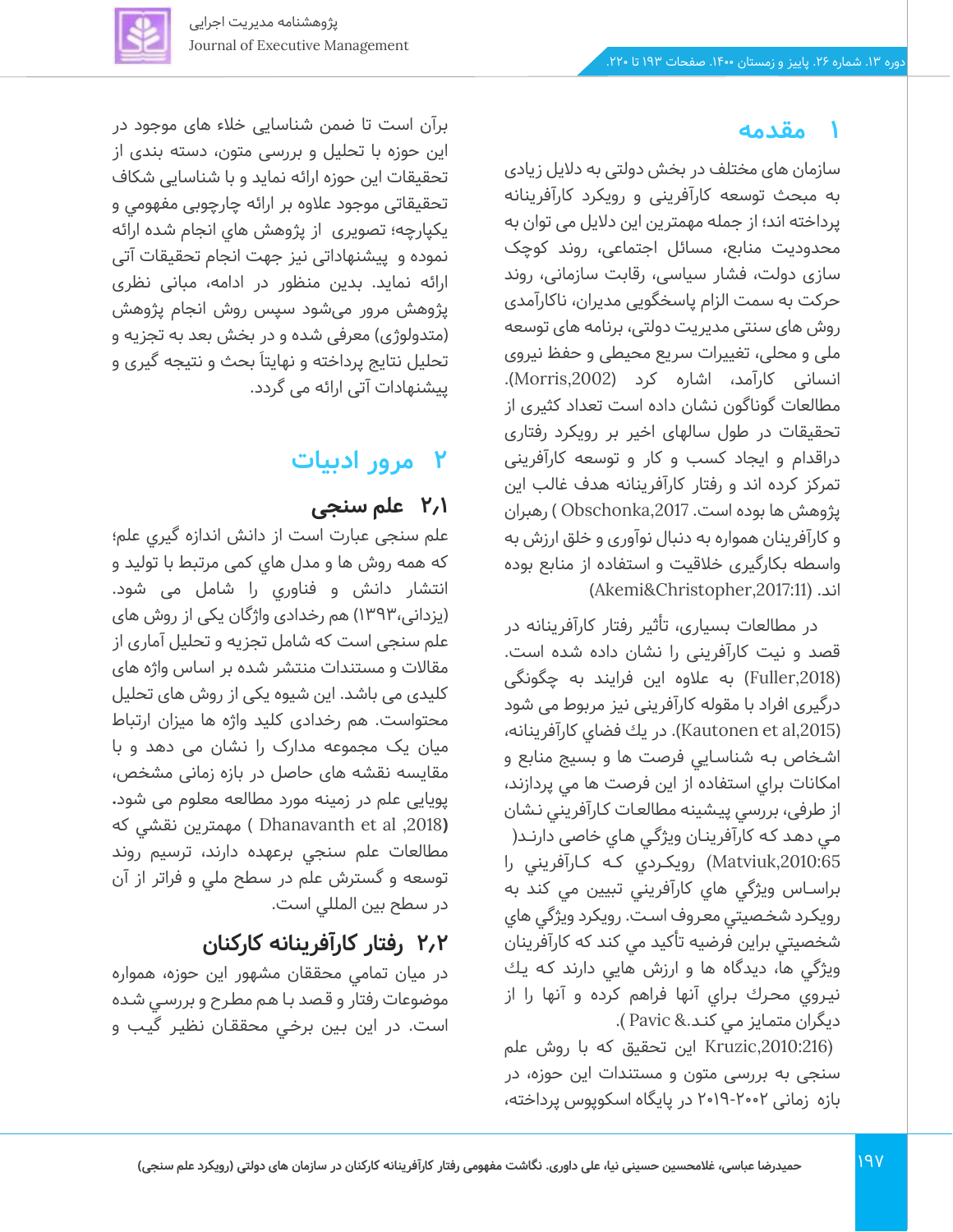

در بين همه مدل هاي رفتار كارآفرينانـه، مدل پيـرس و همكـاران ) 1997( بـه طـور كامل و دقيق، اندازه گيري و تعيين ميزان رفتار كارآفرينانه را ميـسر مـي كنـد. ايـن مدل بـا داشتن يك ابزار سنجش تأييد شده در بسياري از پژوهش هاي مـرتبط بـا رفتـار کارآفرینانـه ماننـد زامپاتــاکیس و دیگـران°(۹۰•۲) و دیوگولـو و کورگـان (۲۰۰۹)، محققان این پژوهش را به استفاده از آن منبع معتبر و دقیق ترغیب

طبق تعاریف فوق و در یک مفهوم گسترده و عملیاتی، می توان گفت رفتار کارآفرینانه در بین کارکنان دولت شامل کلیه اعمالی است که در یک سازمان دولتی، اعضای سازمان انجام می دهند و با اکتشاف، ارزیابی و بهره برداری از فرصت های کارآفرینی مرتبط می باشد و منجر به خلق ایده، گسترش نوآوری و کارآفرینی سازمانی می گردد.

**2.3 عوامل فردی مؤثر در بروز رفتار** 

عوامل فردی و شخصیتی در بروز رفتارهای کارآفرینانه موثر است. بر اساس تحقیقات بورون هیلدر" (۲۰۱۹) و جلیلوند و وستا(۲۰۱۵) عامل جنسیت؛ و بر اساس نظر کوتنن'۱'(۲۰۱۵) گائوک'۱<sup>۳</sup> و همکاران(۱۸•۲) توفیق طلبی و استقلال طلبی را یکی از عوامل بروز رفتار کارآفرینانه مطرح کرده اند. ریسک پذیری نیز به عنوان عاملی که باعث بروز رفتار های بداهه در سازمان است توسط آدوماک<sup>۱۴</sup>(۲۰۱۸) مطرح شده است. در این راستا هارتوگ و جانگ<sup>۱۵</sup>(۲۰۰۷) رفتار کارآفرینانه کارکنان را ترکیبی از خلاقیت و ریسک پذیری دانسته اند.سامبورسی<sup>۱۶</sup>(۲۰۰۳) هوشیاری کارآفرینانه

**کارآفرینانه کارکنان** 

کرد.)نقابی و همکاران1391،(

ریچی'(۱۹۸۲) و شاینر'۲۰۰۹) بروز رفتارهای كارآفرينانه را يك پديده ذاتي دانسته اند كـه از بـدو تولـّد در برخـي انـسان هـا وجود دارد. راچ و فرس (٢٠٠٧) ويژگي هاي شخصيتي كارآفرينان را بررسـي كـرده شاخص هاي يك شخصيت كارآفرين را استخراج كرده اند. دسته ديگـر پـژوهش هـا، بـه بررسي كارآفريني از منظر يك فعاليت و رفتار پرداخته كه قابل تكرار و انتقـال اسـت و نـه يك متغير شخصيتي ذاتي. بدين ترتيب دسته ديگري از پـژوهش هـا بـا رويكـرد رفتـاري بـه وجـود آمـد كـه بهتـر و محكـم تـراز دسـته اول، رويـداد كـارآفريني و بـروز رفتـار كارآفرينانه را توجيه مي كند. اين دسته، معموال مدل هاي قصد كارآفرينانه خوانده مي شوند كه بحث هاي بسياري را برانگيخته است. مك ميالن و كتز<sup>۴</sup>(۱۹۹۲) و كروگر و كارزرود<sup>۵</sup>(۱۹۹۳) معتقدند كه اين مدل ها، ابزار مناسبي براي توضيح رويداد کارآفرینانه هستند. اما از نظر اجزن ۱۹۹۱) و شاینر)2009( قصد، مفهومی می باشد که درست قبل از بروز رفتار اتفاق مي افتد به طوري كه، آن را بهترين متغير پيش بيني رفتار قاعده منـد مـي داننـد، بـه ويـژه زماني كه بروز رفتار، بسيار محدود و بدون قابليت پيش بيني زماني باشد. رفتار كارآفرينانه، براساس مدل هاي مطـرح قـصد، نظيـر اجـزن )1991(، شـاپيرو و سـوكول (١٩٨٨) به عنوان خروجي نهـايي مطـرح شـده، بـه طـوري كـه بـه عنـوان مثـال، هنجارهاي اجتماعي (يك متغير برونفردي) و اشتياق به عمل (يك متغير درونفردي) مي توانند شدت قصد و بروز رفتار كارآفرينانه را تحت تأثير قرار دهند. لامپکین و دس<sup>۷</sup>(۱۹۹۶) ومیلر ۱۹۸۳) نوآوری، استقالل عمل، بهره گیری از فرصت ها را ابعـاد رفتار كارآفرينانه معرفی نمودند.

- <sup>9</sup> Zampetakis et al.
- <sup>10</sup> Duygulu & Kurgun
- <sup>11</sup> Brownhilder
- <sup>12</sup> Kautonen
- <sup>13</sup> Gawke
- <sup>14</sup> Adomako
- <sup>15</sup> Jong & Hartog
- <sup>16</sup>Sambamurthy

<sup>1</sup> Gibb & Ritchie

<sup>2</sup> Scheiner

- <sup>3</sup> Rauch & Frese
- <sup>4</sup> MacMillan & Katz
- <sup>5</sup> Krueger & Carsrud
- <sup>6</sup> Ajzen
- <sup>7</sup>Lumpkin & Dess
- <sup>8</sup> Miller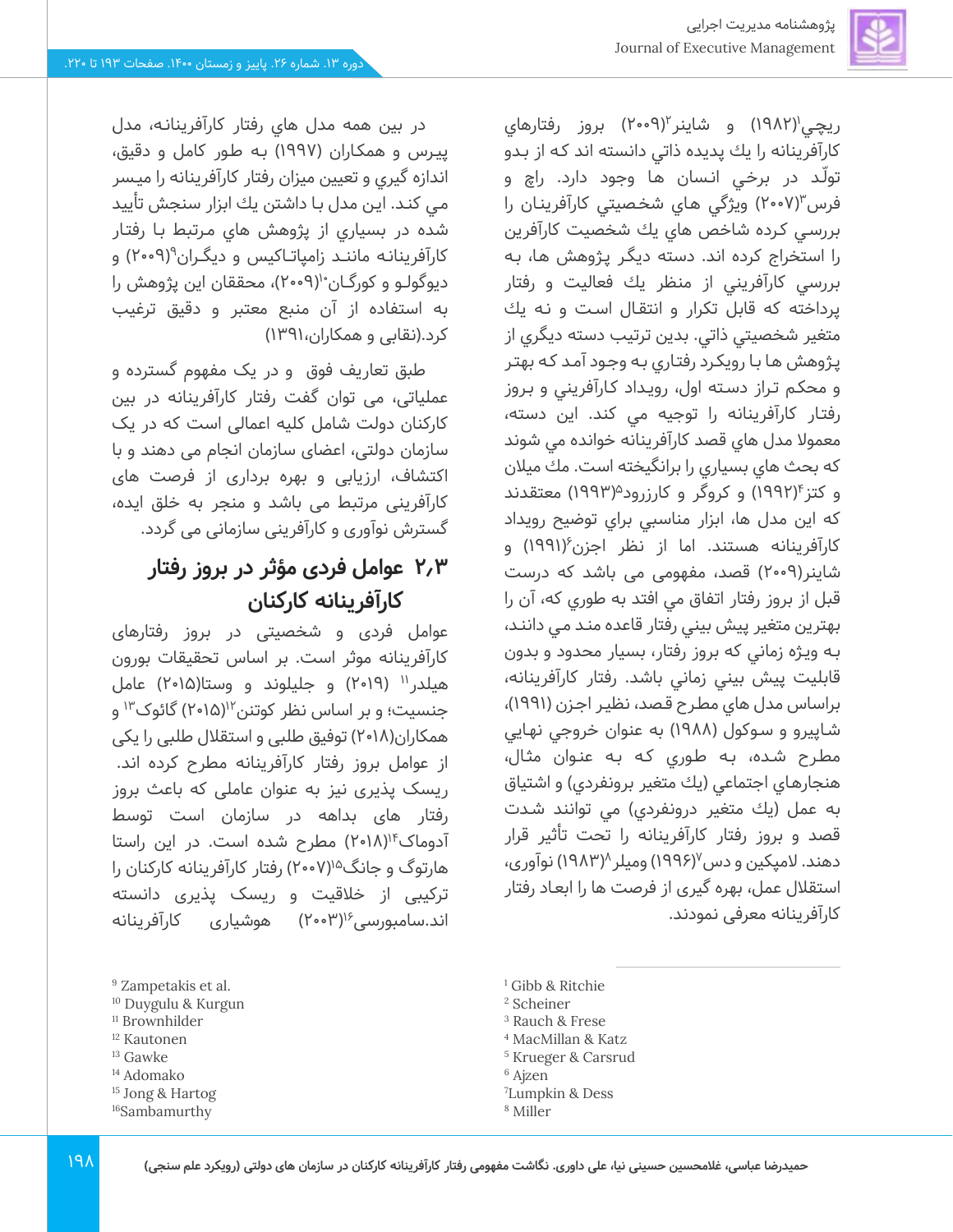

## **2.4 عوامل سازمانی مؤثر در بروز رفتار کارآفرینانه کارکنان**

طبق نظر صاحبنظران عوامل سازمانی نظیر محیط شبکه، .)Heavey et al, 2009)کارآفرینانه سازی)2007 ,Walker(،پویایی صنعت(,2019Jones (سیستم پاداش  $(Zampetakis, 2009)$ ، مدیریت و جو سازمانی (,2007Jong &Hartog (، توانمند سازی وآموزش (Van Dam,2010)و اشتراک دانش Omotosho) (,2019Anyigba &رفتارکارآفرینانه راتحت تأثیر قرارداده و موجب بروز رفتارهای نوآورانه درسازمان می گردد.

### **2.5 پیامد های رفتار کارآفرینانه**

رفتارهای کارآفرینانه شرکت ها، منافع اقتصادی ایجاد کرده، سود و عملکرد را بهبود می بخشد Antoncic & Hisrich, 2001; Zahra, 1995, ) 1996( باعث ا یجاد اشتغال و خلق ارزش در جامعه می گردد. )1995 ,Covin & Zahra )طبق نظر غالب صاحبنظران رفتار کارآفرینانه کارکنان موجب توسعه کارآفرینی سازمانی و بهبود عملکرد سازمان، کسب مزیت رقابتی(,2011al et Kamalian) ، منافع اقتصادی اجتماعی و نهایتا افزایش بهره وری Jason (et al,2017) می گردد.

# **3 روش شناسی تحقیق**

این تحقیق از نوع تحقیقات کاربردی است و با روش علم سنجی (تحلیل هم رخدادی و تحلیل هم واژگانی) انجام شده است. در پژوهش حاضر، ترکیبی از تجزیه و تحلیل استنادی (علم سنجی) و تکنیک تحلیل محتوا برای تجزیه و تحلیل ادبیات بر اساس عنوان، کلمات کلیدی و چکیده استفاده شده است.

جامعه آماری این تحقیق، مستندات ارائه شده در پایگاه داده ای اسکوپوس با تعداد 1726 مدرک )شامل مقاله، کتاب و...( تا سال 2019 میالدی می باشدکه با استفاده از نرم افزار bibexcle وVOSviewer ارزیابی و مصور سازی انجام شده است. بدین صورت که ابتدا کلیه مدارک استخراج شدند و در گام بعد مجموعه مدارک استخراج شده وارد نرمافزار bibexcle شدند و با استفاده از این نرم افزار بهینه سازی و غربال گری بر روی داده ها صورت گرفت. سپس با ترسیم نقشه موضوعی این حوزه به کمک نرم افزار VOSviwer کار تجزیه و تحلیل اطالعات به دست آمده از نقشه ها، ساختار ها و خوشه ها تشکیل شده و روابط آن ها انجام شده است. بدین طریق خروجی هم واژگانی استخراج شده است. در ادامه با روش تحلیل محتوا و مراجعه به چکیده و نتایج پژوهش ها، دسته بندی تحقیقات صورت گرفته و به بحث و نتیجه گیری پرداخته شد. پایایی پژوهش با تمرکز بر این که چقدر نتایج پژوهش قابل تکرار توسط محققین دیگر است، از مستند سازی گام به گام مراحل (مانند ارائه جداول کد گذاری) استفاده شده است. برای سنجش روایی نیز که اشاره به میزان درستی نتایج و تحلیل ها دارد، با استفاده از روش چک نمودن همکار به طوری که یک نفر خبره در موضوع مورد نظر، به صورت مستقل کد ها را بررسی و سپس رفع موارد افتراق با بحث و استدالل استفاده شده است.),2015Yin(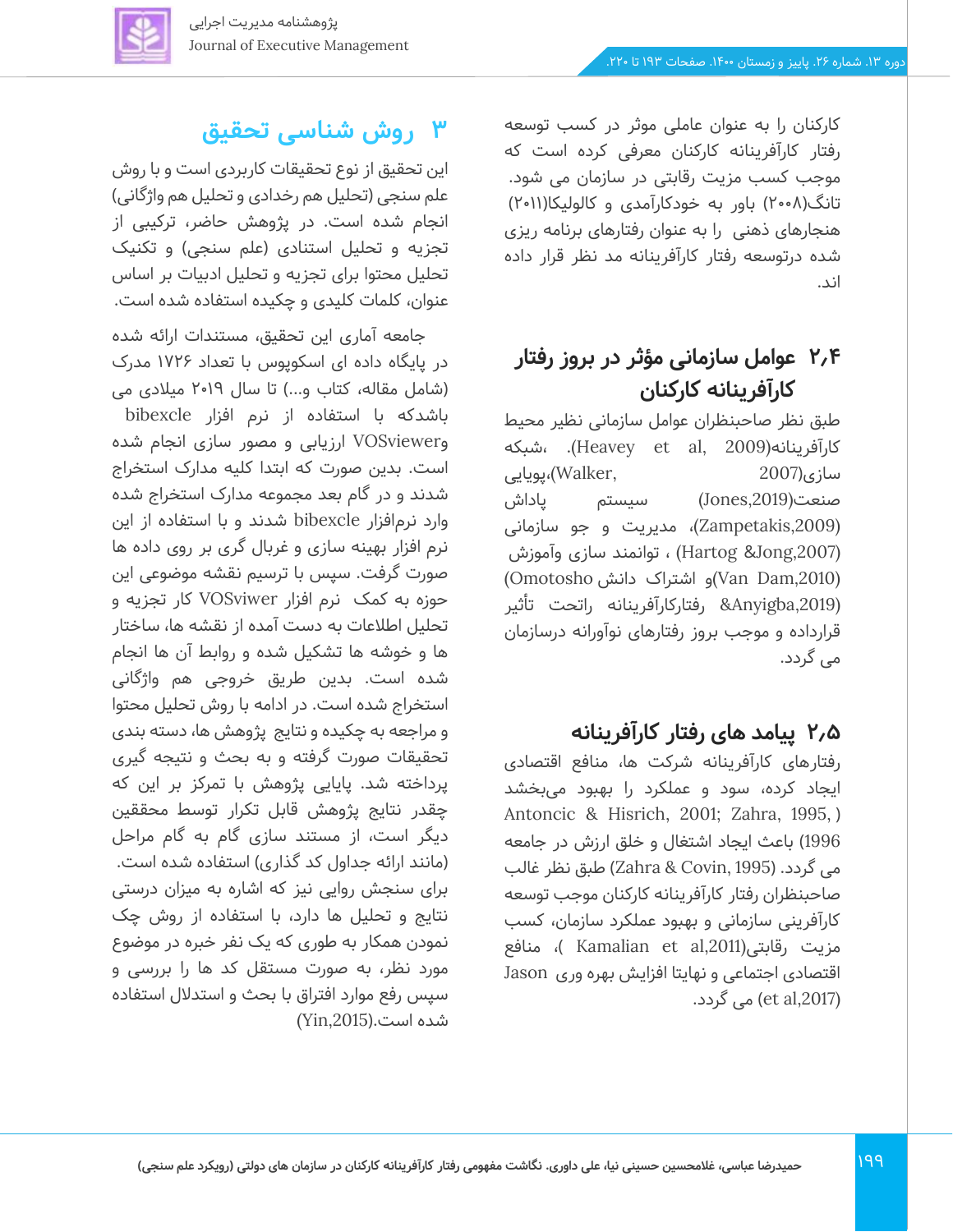

و نهایتا پیشنهادات جهت تحقیقات آتی ارائه شده است. مراحل انجام تحقیق در شکل )1( نشان داده شده است:



**شکل 1 مراحل انجام تحقیق** 

### **4 یافته های تحقیق**

در این بخش گام های طی شده جهت انجام علم- سنجی و ترسیم شبکههای همواژگانی و هم کشوری در رابطه با **»رفتار کارآفرینانه در سازمانهای دولتی«**  تشریح شده است. برای این منظور نیاز است که مهمترین واژگان در این حوزه شناسایی شده و تحلیل مربوطه در این حوزه انجام شود. در گام اول و در ابتدا در پایگاه استنادی Scopusجستجوی حوزه مذکور مطابق زیر انجام شده است:

"entrepreneur\* behavior\*"

OR

"entrepreneur\* government\*"

OR

"entrepreneur\*" AND "government\* organization\*"

تعداد نتایج حاصله در حدود 1726 مدرک تا سال 2019 میالدی میباشد که از این پایگاه بازیابی شده و در ادامه به تحلیل نتایج به دست آمده خواهیم پرداخت.

تعداد مدارک منتشر شده دردنیا دراین حوزه و روند آن درشکل زیرنشان داده شده است.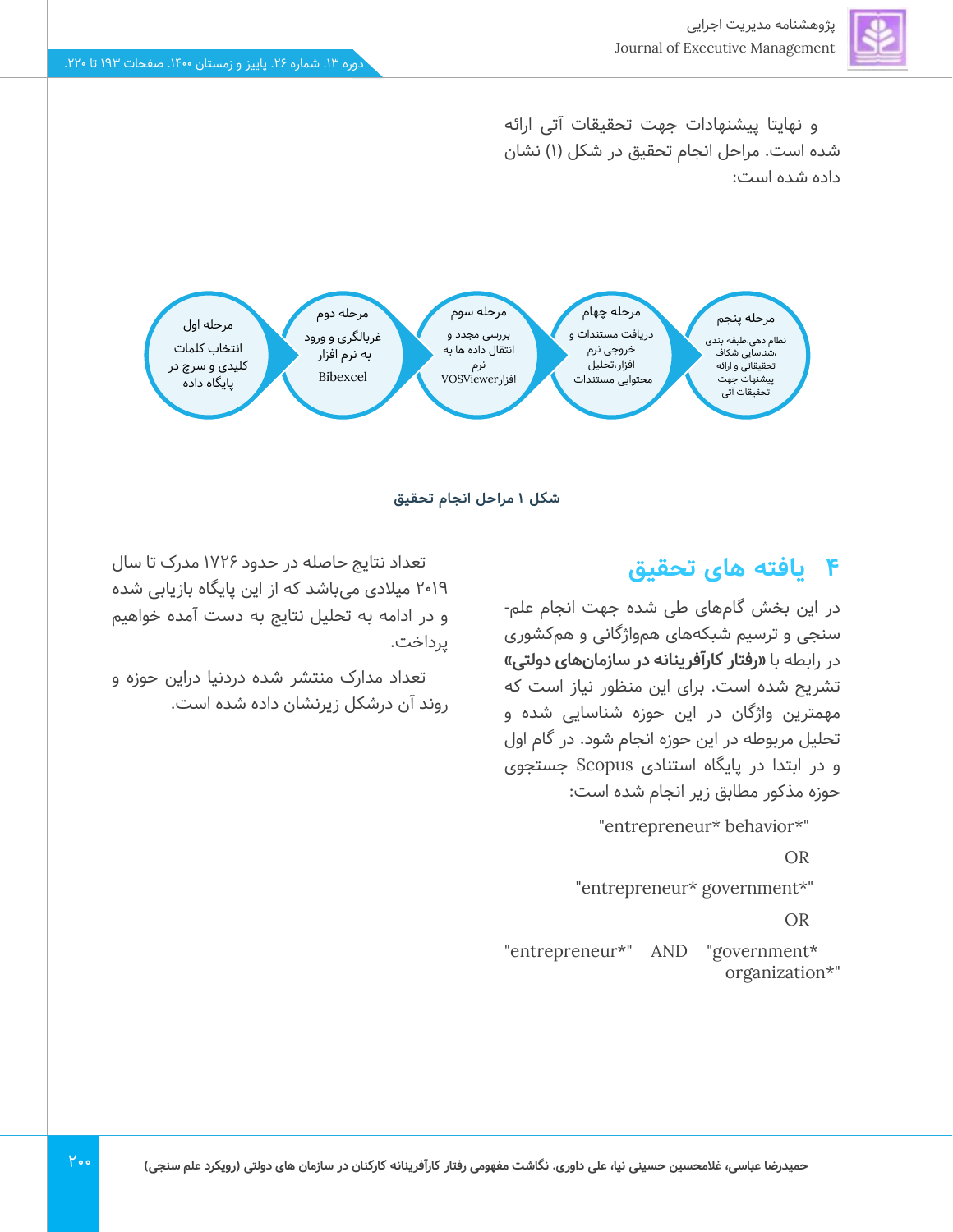



**شکل 2 تعداد و مدارک منتشرشده دردنیا درحوزه »توسعه رفتارکارآفرینانه درسازمان های دولتی «** 

نویسندگان این حوزه در دنیا، با بیشترین تعداد مدرک منتشر شده (۱۳ نویسنده برتر) در شکل زیر نشان داده شده است.



شکل ۳ نویسندگان برتر در حوزه «توسعه رفتار کارآفرینانه در سازمان های دولتی» در دنیا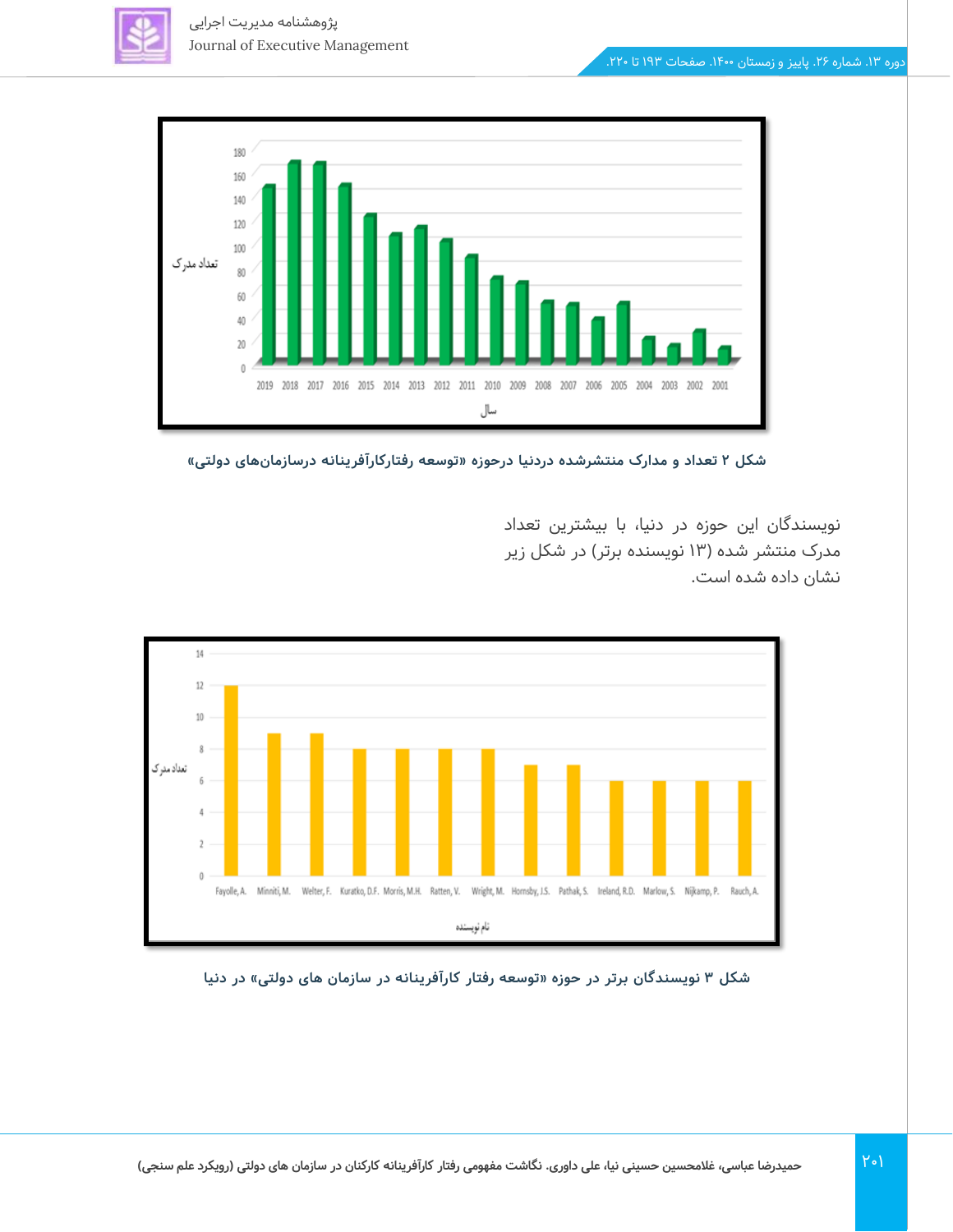وضعیت رتبهبندی کشورهای دارای بیشترین مدرک منتشر شده در جهان نیز در شکل زیر نشان داده شده است. همانگونه که مشخص است کشورهای

ایاالت متحده امریکا، بریتانیا و آلمان در صدر این رتبهبندی قرار دارند و از قاره آسیا نیز کشورهای چین و هند در بین کشورهای برتر قرار دارند.



**شکل 4 کشورهای دارای بیشترین مدرک منتشر شده در جهان در حوزه »توسعه رفتار کارآفرینانه در سازمان های دولتی «** 

وضعیت و میزان مدارک منتشر شده در حوزههای موضوعی مختلف نیز در شکل زیر نشان داده شده است. همانگونه که در شکل زیر نشان داده شده

است، حوزه «کسب و کار و مدیریت» بیشترین میزان مدارک را در این حوزه به خود اختصاص داده است.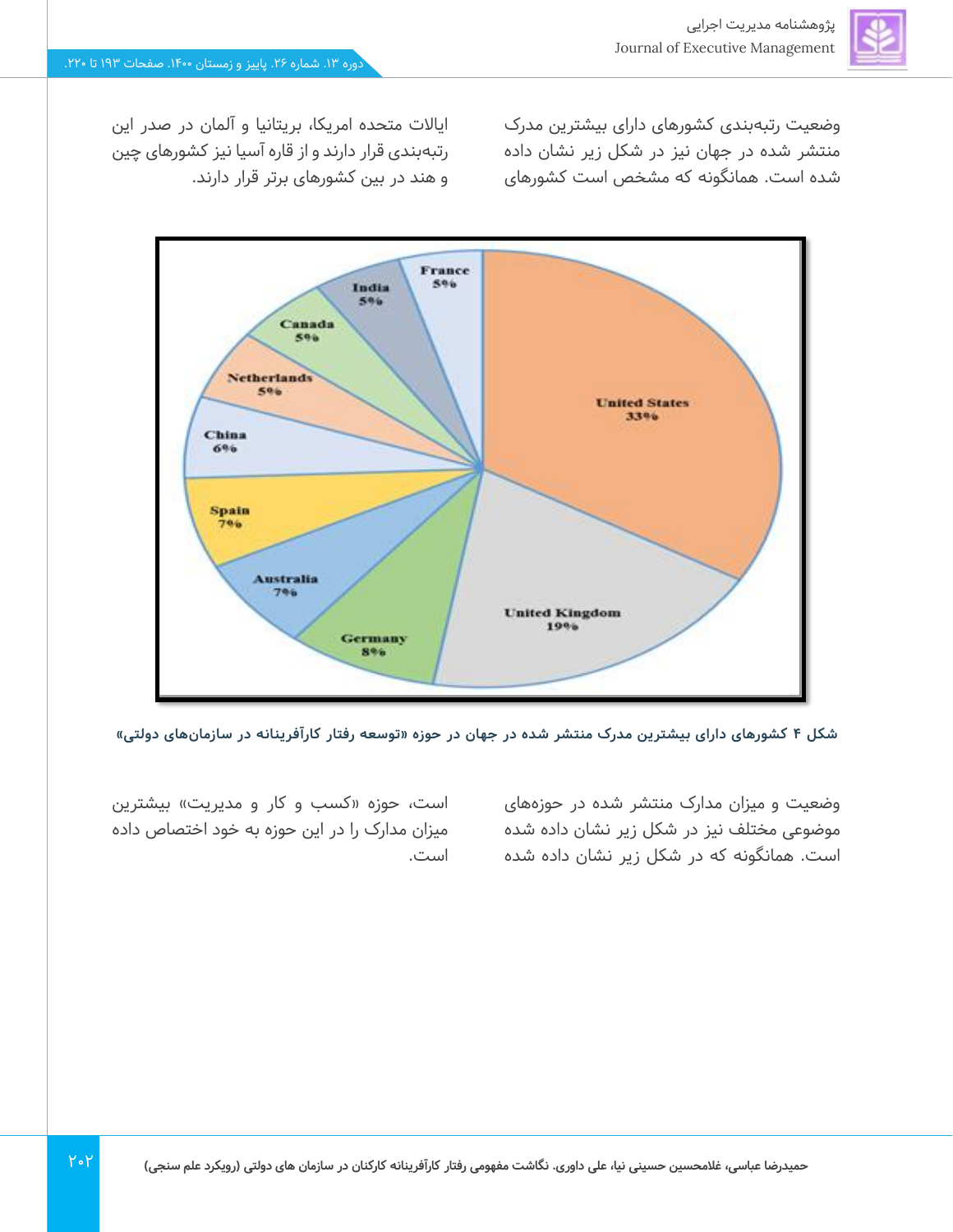



شکل ۵ وضعیت و میزان مدارک منتشر شده در زمینه های موضوعی مختلف در حوزه «توسعه رفتار کارآفرینانه در سازمان های دولتی»

در ادامه و بهمنظور ترسیم ساختار این حوزه در دنیا، در ابتدا با استفاده از خروجیهای حاصل از پایگاه «اسکوپوس» و با بهرهگیری از نرمافزار Bibexcel، تحلیل واژگان مربوطه در مدارک انجام شده است. در گام بعدی باید خروجی به دست آمده از نرم افزار Bibexcel را وارد نرم افزار VOSViewer نماییم و تحلیلهای مربوطه را انجام دهیم. اولین خروجی که از این نرم افزار به دست آمده است مطابق شکل زیر است. کوچک یا بزرگ بودن دایرهها در شکل زیر نشان دهنده این موضوع است که در حوزه »توسعه

رفتار کارآفرینانه در سازمان های دولتی» چه میزان هر واژه تکرار شده است. همانطور که در این شکل مشخص است، واژه های "کارآفرینی"، "رفتار کارآفرینانه" و "نوآوری" چون دایره های بزرگتری دارند، در واقع بیشترین تکرار را در میان مدارک منتشر شده در این حوزه دارند. در اين نقشه هر يك از رنگهاي بهكار رفته، معرف يك خوشه موضوعی مي باشد. همانطور که مشخص است واژگان موردنظر در 38 خوشه دستهبندی شدهاند.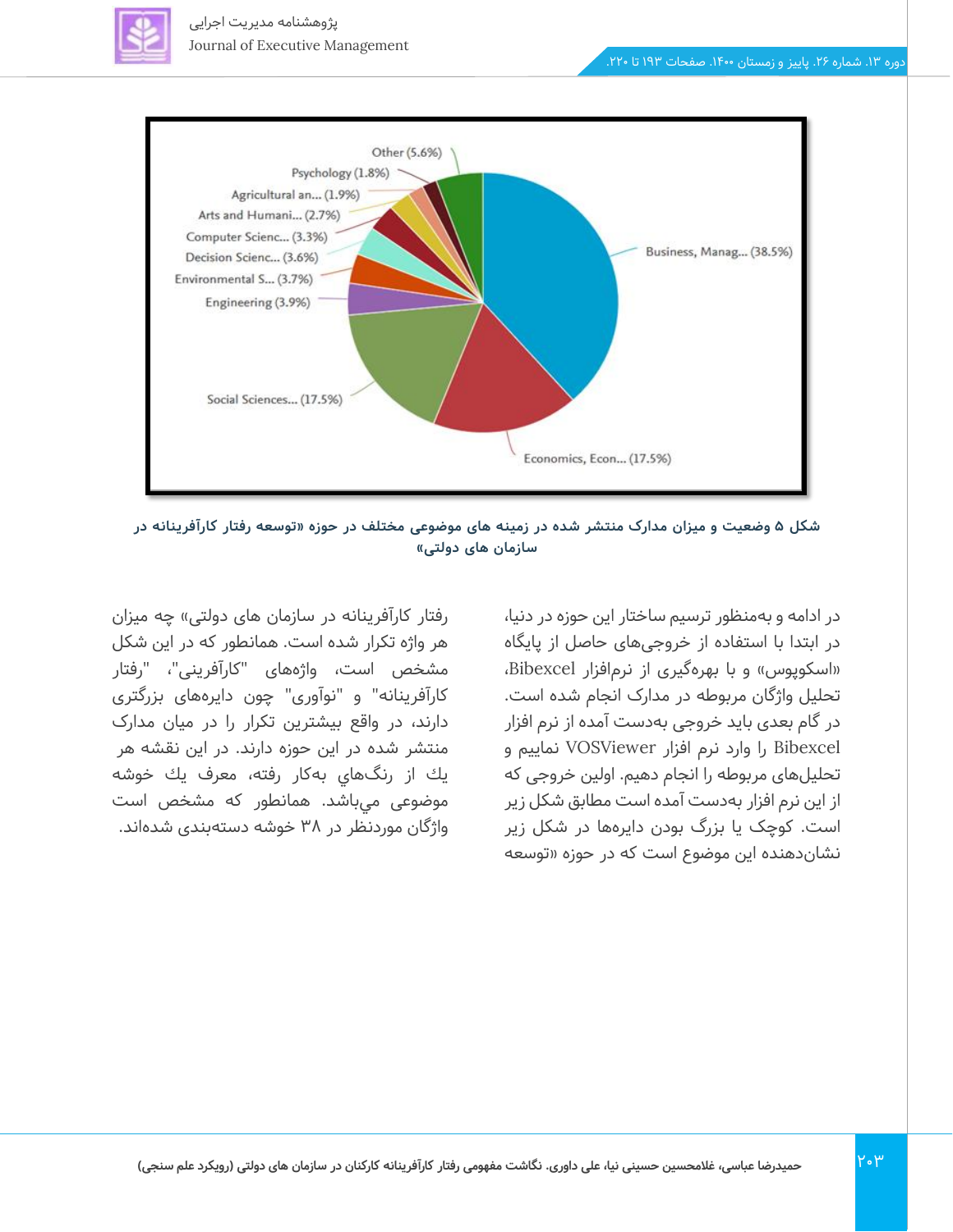

شکل ۶ شبکه هم واژگانی در حوزه «توسعه رفتار کارآفرینانه در سازمان های دولتی»

با توجه به اینکه در این شکل مفاهیم زیادی به کار رفته است (۶۸۵ مفهوم) و جهت اینکه هر بخش از شکل بهصورت شفافتر و مشخصتری قابل مشاهده باشد در ادامه و در شکل زیر بزرگنمایی

)زوم( صورت گرفته است که جایگاه هر مفهوم و ارتباطات آنها در شبکه حراتی به صورت خواناتری صورت گیرد.

|                             | <b>Entrepreneurial university</b> |                                                                                                               |                                                              |                                                                                                                                                                                                                                | <b>Founded rationality</b>                                                                                                                                                                                                     | gerd dasad mod                                                      |
|-----------------------------|-----------------------------------|---------------------------------------------------------------------------------------------------------------|--------------------------------------------------------------|--------------------------------------------------------------------------------------------------------------------------------------------------------------------------------------------------------------------------------|--------------------------------------------------------------------------------------------------------------------------------------------------------------------------------------------------------------------------------|---------------------------------------------------------------------|
|                             | female entrepreneurship           |                                                                                                               | Regional development in the capability clay bayonal modeling |                                                                                                                                                                                                                                |                                                                                                                                                                                                                                |                                                                     |
|                             |                                   |                                                                                                               |                                                              | Behavioral research                                                                                                                                                                                                            | Strategic entrepreneurship.                                                                                                                                                                                                    |                                                                     |
|                             | <b>Triple Helix</b>               |                                                                                                               |                                                              | university spin-offs and consumer Market of entation                                                                                                                                                                           |                                                                                                                                                                                                                                |                                                                     |
|                             |                                   | Terminente Social capital Industrial management<br>Regional planning and the process of the Contract planning |                                                              |                                                                                                                                                                                                                                | Corporate innovation                                                                                                                                                                                                           |                                                                     |
| <b>NH FRAMA RE</b>          |                                   | Incubators <b>Companie Engine Innovation</b>                                                                  |                                                              |                                                                                                                                                                                                                                |                                                                                                                                                                                                                                |                                                                     |
|                             |                                   |                                                                                                               |                                                              |                                                                                                                                                                                                                                |                                                                                                                                                                                                                                |                                                                     |
| clapsment.                  |                                   |                                                                                                               |                                                              | technology transfer myestments Education Remeterance<br>Human capital compressions about a                                                                                                                                     |                                                                                                                                                                                                                                | <b>Behaviorst agency</b><br><b>Received Organisations! Supplies</b> |
|                             |                                   | Risk assessment<br>Technological innovation                                                                   |                                                              |                                                                                                                                                                                                                                |                                                                                                                                                                                                                                |                                                                     |
|                             |                                   |                                                                                                               | <b>C. Entrapresentat stands</b>                              | Risk management and an in Corporate venturing                                                                                                                                                                                  |                                                                                                                                                                                                                                |                                                                     |
|                             |                                   | breakthrough development recordings.                                                                          |                                                              |                                                                                                                                                                                                                                | <b>Iducation computing computing and a property of property entrepreneurial behavior</b>                                                                                                                                       |                                                                     |
|                             |                                   | <b>England poetnance Small and Medium Enterprises</b>                                                         |                                                              |                                                                                                                                                                                                                                | contingency effects                                                                                                                                                                                                            |                                                                     |
| <b>Dollar Harry</b>         |                                   |                                                                                                               |                                                              | Growth Creativ Corporate entrepreneurship                                                                                                                                                                                      |                                                                                                                                                                                                                                |                                                                     |
|                             |                                   | public policy and the Institutional theory Economics                                                          |                                                              |                                                                                                                                                                                                                                |                                                                                                                                                                                                                                |                                                                     |
|                             |                                   |                                                                                                               |                                                              |                                                                                                                                                                                                                                | Alertheid Extrepreseurial passion                                                                                                                                                                                              | Cognitive style                                                     |
| <b>Follow entrepreneurs</b> |                                   |                                                                                                               |                                                              | Management tricky examples to the analysis Tamily films, Theory of planned behavior (analysis Tamily films) and the strategy of the strategy of the analysis Collaborative government (and the strategy of the strategy manage |                                                                                                                                                                                                                                |                                                                     |
|                             |                                   | Sustainable development Entrepreneurial orientation                                                           |                                                              |                                                                                                                                                                                                                                |                                                                                                                                                                                                                                |                                                                     |
|                             | environmental policy              |                                                                                                               |                                                              | Behavioral economics                                                                                                                                                                                                           |                                                                                                                                                                                                                                |                                                                     |
|                             |                                   | Economic Developme Risk taking                                                                                |                                                              | Entrepreneurship Intention                                                                                                                                                                                                     |                                                                                                                                                                                                                                |                                                                     |
|                             |                                   | Sustainability <sub>Planning</sub> Innovativeness                                                             |                                                              | <b>That's and immunity Experiential Tearning</b>                                                                                                                                                                               |                                                                                                                                                                                                                                |                                                                     |
|                             | governance approach               |                                                                                                               |                                                              |                                                                                                                                                                                                                                | government Decision making repreneurialism and terrator Entrepreneurial motivation                                                                                                                                             |                                                                     |
|                             |                                   |                                                                                                               |                                                              | Employment Charles Entrepreneurial education                                                                                                                                                                                   | Entrepreneurent Brancher<br>Attribution theory                                                                                                                                                                                 |                                                                     |
|                             | Regulation, SMITH                 |                                                                                                               | <b>Antimonion trepreneur</b>                                 |                                                                                                                                                                                                                                | Experience of the concession and the concession of the concession of the concession of the concession and the present environment and the concession of the concession of the concession of the concession of the concession o |                                                                     |
|                             |                                   |                                                                                                               |                                                              |                                                                                                                                                                                                                                |                                                                                                                                                                                                                                |                                                                     |
|                             |                                   |                                                                                                               |                                                              |                                                                                                                                                                                                                                |                                                                                                                                                                                                                                |                                                                     |
|                             |                                   | Social enterprise empowerment                                                                                 |                                                              | incontinues, and compressive estreprenental mindset                                                                                                                                                                            |                                                                                                                                                                                                                                |                                                                     |
|                             |                                   |                                                                                                               |                                                              |                                                                                                                                                                                                                                | Behavior Cognition Entrepreneutial Performan exprepreneutial thinking interpreneutial innovation                                                                                                                               |                                                                     |
| <b>European</b>             |                                   | community development Organizational change Beligion values quality of the<br>leformality and the             |                                                              | <b>Culture</b>                                                                                                                                                                                                                 |                                                                                                                                                                                                                                |                                                                     |
|                             | entrepreneurial                   | Local communities                                                                                             |                                                              | intensition. Motivation Interesticable university                                                                                                                                                                              | Self-efficacy Entrepreneurial identity                                                                                                                                                                                         |                                                                     |
|                             |                                   |                                                                                                               | high risk behavior.<br>Overconfidence .                      |                                                                                                                                                                                                                                | Commitment                                                                                                                                                                                                                     |                                                                     |
|                             |                                   |                                                                                                               |                                                              |                                                                                                                                                                                                                                | Entrepreneurial complicati                                                                                                                                                                                                     |                                                                     |

شکل ۷ قسمت داغ و مرکزی شبکه هم واژگانی در حوزه «توسعه رفتار کارآفرینانه در سازمان های دولتی»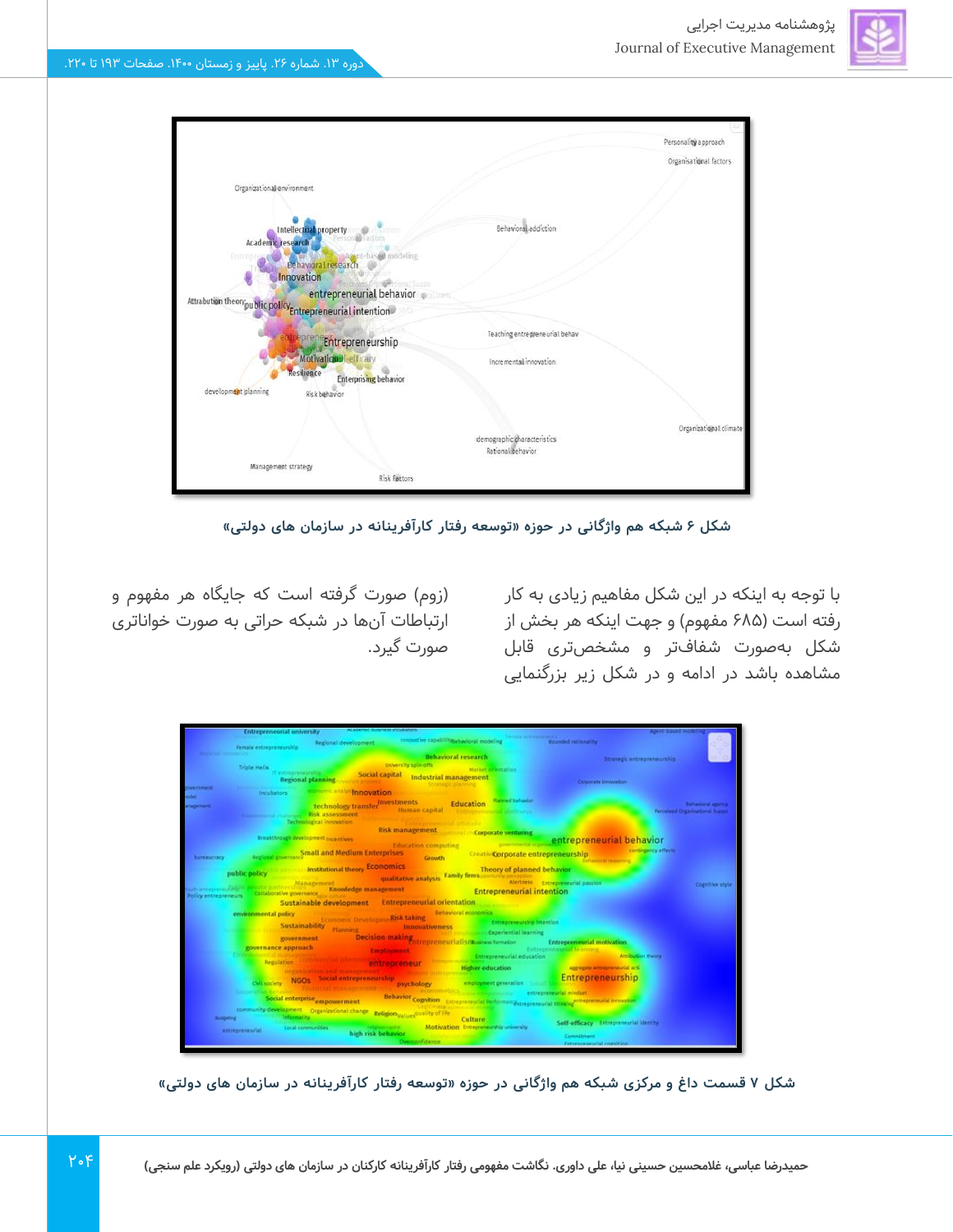

وضعیت ارتباطات و همکاریهای بینالمللی میان کشورها در زمینه »توسعه رفتار کارآفرینانه در

سازمانهای دولتی» نیز در شکل زیر نشان داده شده است.



**شکل 8 همکاری های بین المللی کشورها در حوزه »توسعه رفتار کارآفرینانه در سازمان های دولتی «** 

همانطور که در شکل باال مشخص است87، کشور دراین حوزه همکاری بینالمللی دارند.

براساس نتایج گزارش علم سنجی در ادامه با روش تحلیل محتوای »عناوین، کلمات کلیدی و چکیده مستندات»، تحقیقات در زمینه «توسعه رفتار کارآفرینانه در سازمانهای دولتی» احصاء و در

سه بخش تقسیم بندی شده اند. بخش اول شامل تحقیقات مرتبط با »عوامل فردی و ویژگی های شخصیتی» و بخش دوم تحقیقات مرتبط با «عوامل سازمانی» و بخش سوم تحقیقات مربوط به «پیامدهای رفتارکارآفرینانه» در سازمان های دولتی می باشند. نتایج این تقسیم بندی در جداول زیرنشان داده شده است: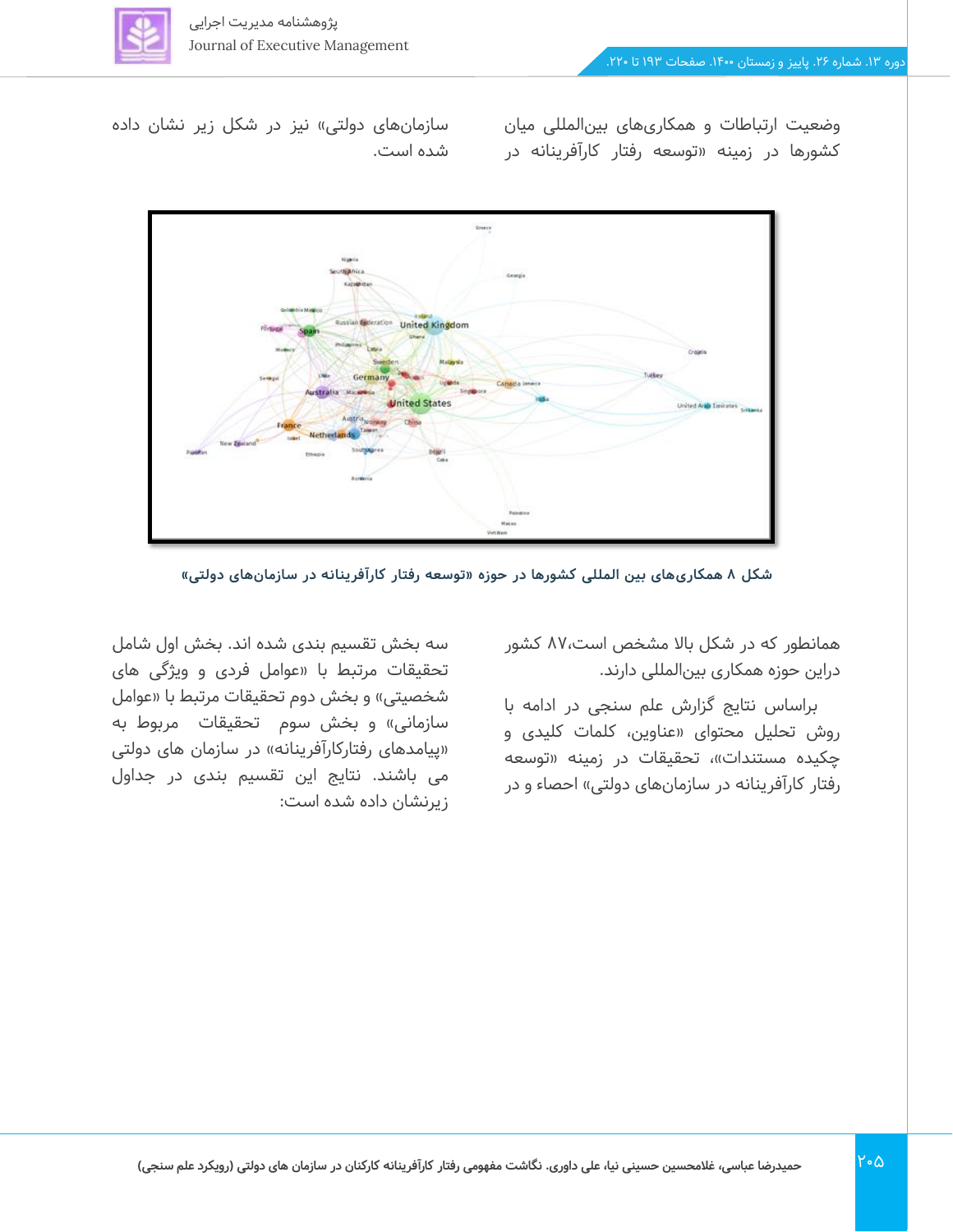| پژوهش ها و نتایج                                                                                                                                                   | کد باز            | كد محوري   | کد انتخابی                                       |  |  |
|--------------------------------------------------------------------------------------------------------------------------------------------------------------------|-------------------|------------|--------------------------------------------------|--|--|
| جنسیت در بروز و توسعه انواع رفتار های کارآفرینانه تأثیر گذار است.<br>(Brownhilder, 2019)                                                                           | ۱)جنسیت           |            |                                                  |  |  |
| جنسیت می تواند رفتار های کارآفرینانه را در سازمان تحت تأثیر قرار دهد.<br>(Jalilvand,& Vosta,2015)                                                                  |                   |            |                                                  |  |  |
| سن در بروز و توسعه رفتار های کارآفرینانه تأثیر گذار است. Brownhilder )<br>2019)                                                                                    |                   |            |                                                  |  |  |
| سن کارکنان در بروز رفتارهای کارآفرینانه موثر است.(Kautonen,2015 )                                                                                                  | ۲)سن              |            |                                                  |  |  |
| نیاز شدید به موفقیت عاملی است که موجب بروز رفتارهای کارآفرینانه در افراد<br>می شود.(Gawke et al,2018)                                                              |                   | الف) عوامل | پيشرانهاي عوامل فردی و                           |  |  |
| تمایل به انجام کارها به بهترین شکل و تلاش برای رسیدن به اوج موفقیت از<br>عواملی است که در بروز رفتارهای کارآفرینانه تأثیر گذار است. Olakitan and<br>(Ayobami,2011) | ۳)توفیق طلبی      | ذاتى       | ویژگی های شخصیتی در رفتار<br>كارآفرينانه كاركنان |  |  |
| استقلال طلبی افراد عاملی محرک در بروز رفتار های کارآفرینانه است. Gawke<br>(et al, 2018)                                                                            | ۴)استقلال<br>طلبى |            |                                                  |  |  |
| ریسک پذیری و بروز رفتار های بداهه ،کارآفرینی در سازمان را شدت می بخشد.<br>(Samuel Adomako, 2018)                                                                   |                   |            |                                                  |  |  |
| لویز ۱و همکاران (۲۰۱۷) به نقش ریسک پذیری مدیران وکارکنان در توسعه رفتار<br>کارآفرینانه در سازمان تأکید کرده اند.                                                   | ۵)خطر پذیری       |            |                                                  |  |  |
| زولوتوی۲ و همکاران(۲۰۱۸) عنوان می کنند مدیریت سازمان نقش موثری در<br>ریسک پذیری کارکنان جهت بروز رفتار دارد.                                                       |                   |            |                                                  |  |  |

### جدول ۱ تحقیقات مربوط به عوامل فردی و ویژگی های شخصیتی در رفتار کارآفرینانه کارکنان

 $1$  Luis

<sup>2</sup> Zolotoy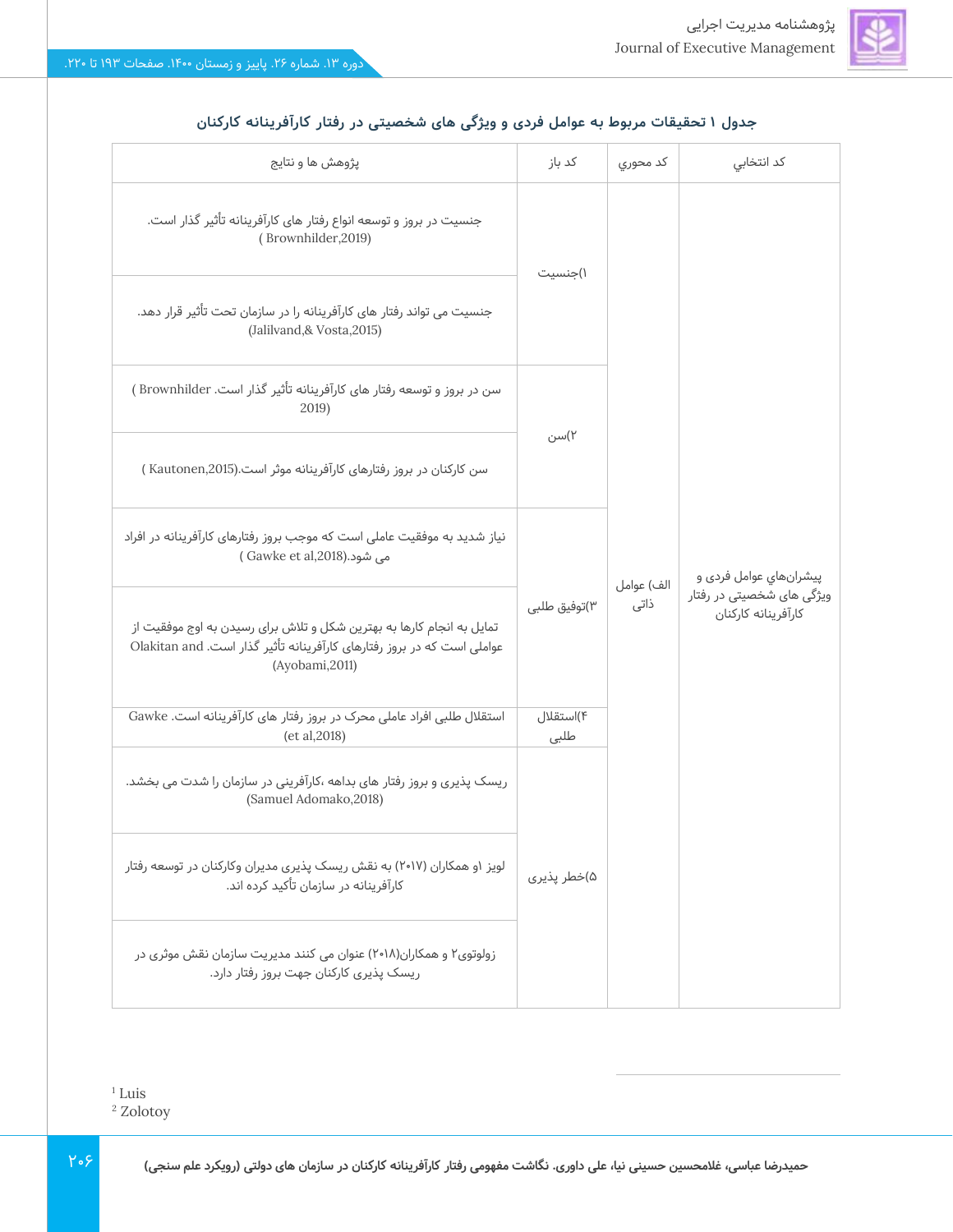

| رفتار کارآفرینانه کارکنان ترکیبی از خلاقیت و ریسک پذیری است.<br>(Hartog&Jong,2007)                                                                                                                                                                                                                  |                          |                     |
|-----------------------------------------------------------------------------------------------------------------------------------------------------------------------------------------------------------------------------------------------------------------------------------------------------|--------------------------|---------------------|
| به واسطه بکارگیری خلاقیت، رفتارهای کارآفرینانه در سازمان بروز می یابد.<br>(Akemi& Christopher, 2017)                                                                                                                                                                                                |                          |                     |
| رفتار کارآفرینانه کارکنان ترکیبی از خلاقیت و ریسک پذیری است.<br>(Hartog&Jong,2007)                                                                                                                                                                                                                  | ۶)خلاقیت                 |                     |
| ۲۷ درصد نوآوری های سازمان ایالات متحده آمریکا و ۳۹ درصد کشورهای<br>پیشرفتة اقتصادی مربوط به کارکنان خلاق در این کشورها گزارش شده است.<br>(Borins, 2000)                                                                                                                                             |                          |                     |
| هوشیاری، رفتار فرد را به سمت رفتار کارآفرینانه برنامه ریزی شده و آغاز یک<br>كسب و كار به عنوان هدف هدايت مى كند .(Kruger,2000)<br>هوشیاری کارآفرینانه کارکنان، به عنوان عاملی موثر در کسب توسعه رفتار<br>کارآفرینانه کارکنان شناخته شده است که موجب مزیت رقابتی سازمان می<br>شود.(Sambamurthy,2003) | ۷)هوشیاری<br>كارآفرينانه |                     |
| نگرش کارآفرینانه، توانایی کارآفرینی را افزایش می دهد.(Athayde, 2009)                                                                                                                                                                                                                                |                          |                     |
| نگرش کارآفرینانه زیر بنای نیات و رفتار کارآفرینانه است<br>(Shane, S., & Venkataraman, 2000)                                                                                                                                                                                                         | ۱) نگرش<br>كارآفرينانه   |                     |
| چگونگی تفاوت های شناختی و ذهنی بین افراد به آنها اجازه می دهد در مقایسه<br>با دیگران تصویر دقیق تری از واقعیت بدست آورند و این امر رفتار کارآفرینانه را<br>تحت تأثير قرار مي دهد.<br>(McMullen;2006)                                                                                                | ۲)هنجارهای<br>ذهنى       | ب) عوامل<br>اکتسابی |
| هنجارهای ذهنی به عنوان رفتارهای برنامه ریزی شده رفتار کارآفرینانه را تحت<br>تأثير قرار مي دهد.(Iakovleva,2011 )                                                                                                                                                                                     |                          |                     |
| باور به خودکارآمدی در کارکنان، موجب بروز رفتار کارآفرینانه افراد می<br>گردد.(Tang,2008)                                                                                                                                                                                                             | ۳) باور به<br>خودكارآمدى |                     |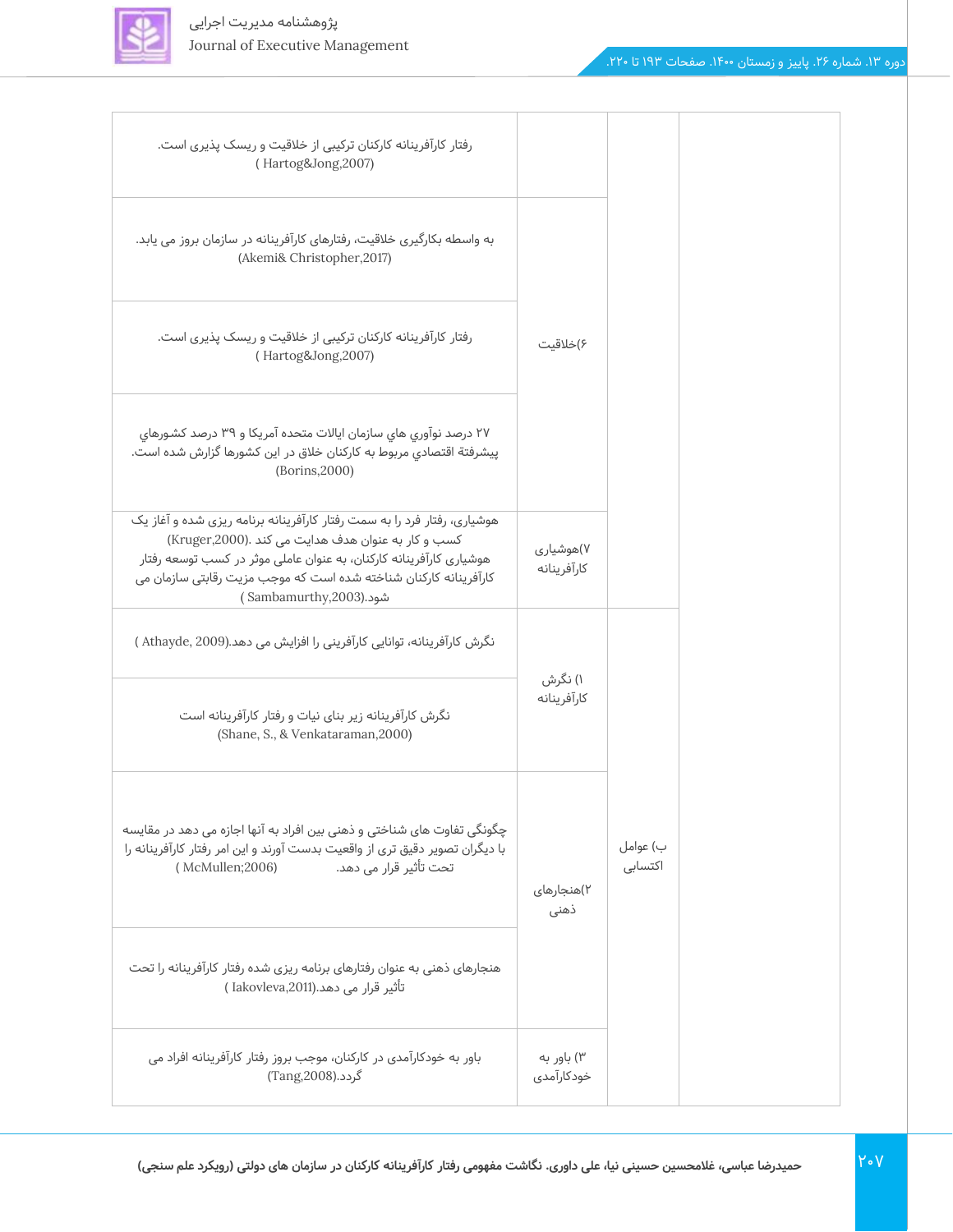| اگر فرد درك مناسبي از احساسات شخصي خود و توانمندی هايش داشته باشد<br>بیشتر رفتارهای کارآفرینانه بروز می دهد.<br>(Wong & Law, 2002) |  |  |
|------------------------------------------------------------------------------------------------------------------------------------|--|--|
|                                                                                                                                    |  |  |

دسته دوم مربوط به تحقیقات مرتبط با »عوامل سازمانی در رفتار کارآفرینانه کارکنان» است. نتایج این دسته بندی در جدول )**2**( نشان داده شده است:

| پژوهش ها و نتایج                                                                                                                                                      | کد باز                       | کد محوری   | کد انتخابی                          |  |
|-----------------------------------------------------------------------------------------------------------------------------------------------------------------------|------------------------------|------------|-------------------------------------|--|
| شبکههای (درونی و بیرونی) سازمان در فراهمسازی ایدههای باکیفیت و نوآورانه و<br>کسب و کار درون سازمانی تأثیر دارند<br>(Husted & Vintergaard, 2004)                       |                              |            |                                     |  |
| رفتار شبکه سازی نقش بارزی در ایجاد شبکه ها دارد.<br>(Dougherty& Forret, 2001)                                                                                         | ۱)شبکه سازی                  |            |                                     |  |
| رفتار شبکه سازی افراد و به دست آوردن موقعیت در سلسله مراتب سازمانی در<br>بروز رفتارهای کارآفرینانه موثر است. (Walker, 2007)                                           |                              |            |                                     |  |
| پروراندن شبکه سازي در کارکنان برتوسعه کارآفريني و افزايش عملکرد موثر است.<br>(Thompson, 2005)                                                                         |                              | الف)پويايي | پیشرانهای مرتبط<br>با عوامل سازمانی |  |
| جامعیت در تصمیم گیري و پویایي محیط بر روي کارآفریني سازمانی تأثیر مثبتی<br>دارد. (Heavey et al, 2009).                                                                |                              |            |                                     |  |
| طبقه بندي محيطى و مشخص نمودن عواملى مثل محيط پويا، محيط خصومت و<br>رقيب، محيط پذيرا و محيط ايستا بر كارآفريني سازماني و عملكرد مالي تاثير مثبتي<br>دارد. (Zahra,1993) | ۲)محیط<br>کارآفرینانه و پویا |            |                                     |  |
| ایجاد محیط کاری نوآورانه و پویا موجب تقویت رفتار کارآفرینانه می شود.<br>(Kamalian et al, 2011)                                                                        |                              |            |                                     |  |

#### **جدول 2 تحقیقات مربوط به عوامل سازمانی در رفتار کارآفرینانه کارکنان**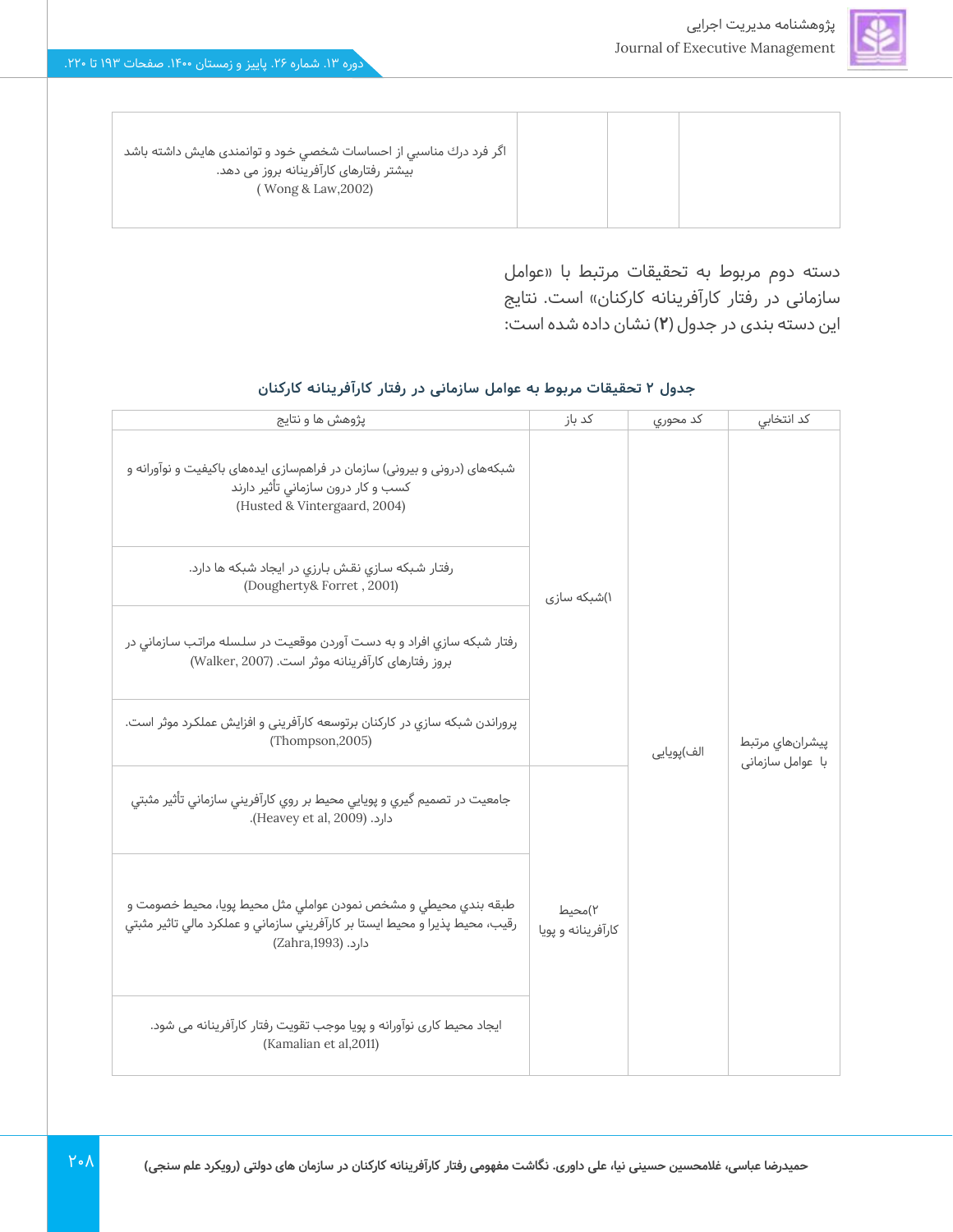

| جونز ۱و همکاران(۲۰۱۹) اذعان دارند پویایی صنعت ارتباط متقابل با رفتار کارآفرینانه<br>كاركنان دارد.                              | ۳)صنعت پویا               |                                  |  |
|--------------------------------------------------------------------------------------------------------------------------------|---------------------------|----------------------------------|--|
| صنعت در شکل گیری رفتار کارآفرینانه کارکنان تأثیر گذار است.<br>(Spencer and Gomez, 2004)                                        |                           |                                  |  |
| رفتارهای اثرسازی بر نوآوری و عملکرد کسب وکارهای درون سازمانی وکارآفرینانه<br>نقش دارد(Futterer et al, 2018)                    |                           |                                  |  |
| رفتار اثر ساز و علیت، کارآفرینی سازمانی را تحت<br>تأثيرقرارميدهد.(Sarasvathy,2001)                                             | ۱) رفتار اثر ساز          |                                  |  |
| رفتار اثرساز منطق امیدوار کننده رفتاری برای دستیابی به نوآوری سازمانی و بروز<br>رفتار كارآفرينانه هستند .<br>(Fisher, 2012)    |                           | ب) فرهنگ<br>سازمانى              |  |
| فرهنگ سازمانی از عوامل تاثیر گذار بر کارآفرینی درون سازمانی است.<br>(Zahra, 1991)                                              | ۲) فرهنگ<br>سازمانى       |                                  |  |
| فرهنگ سازمانی کارآفرینانه در شکل گیری رفتار کارآفرینانه کارکنان موثر است.<br>(Hisrich and peters, 2002                         | كارآفرينانه               |                                  |  |
| زولوتوی۲ و همکاران(۲۰۱۸) اذعان دارند، رفتار های تشویق آمیز مدیریت عالی، در<br>شکل گیری رفتار کارآفرینانه در کارکنان موثر است.  |                           |                                  |  |
| نقش رهبر ونفوذ رهبري مي تواند كاركنان را در راستاي رفتارهاي كارآفرينانه و اقدام<br>نوآورانه تحریک کند.<br>(Hartog &Jong, 2007) | ۱) مدیریت<br>و جو سازمانی | ج) حمایت<br>سازمانی و مشوق<br>ها |  |
| شیوه مدیریت موجب ارتقاء نوآوری و توسعه رفتار های کارآفرینانه در سازمان<br>می گردد(Ito K, 2016)                                 |                           |                                  |  |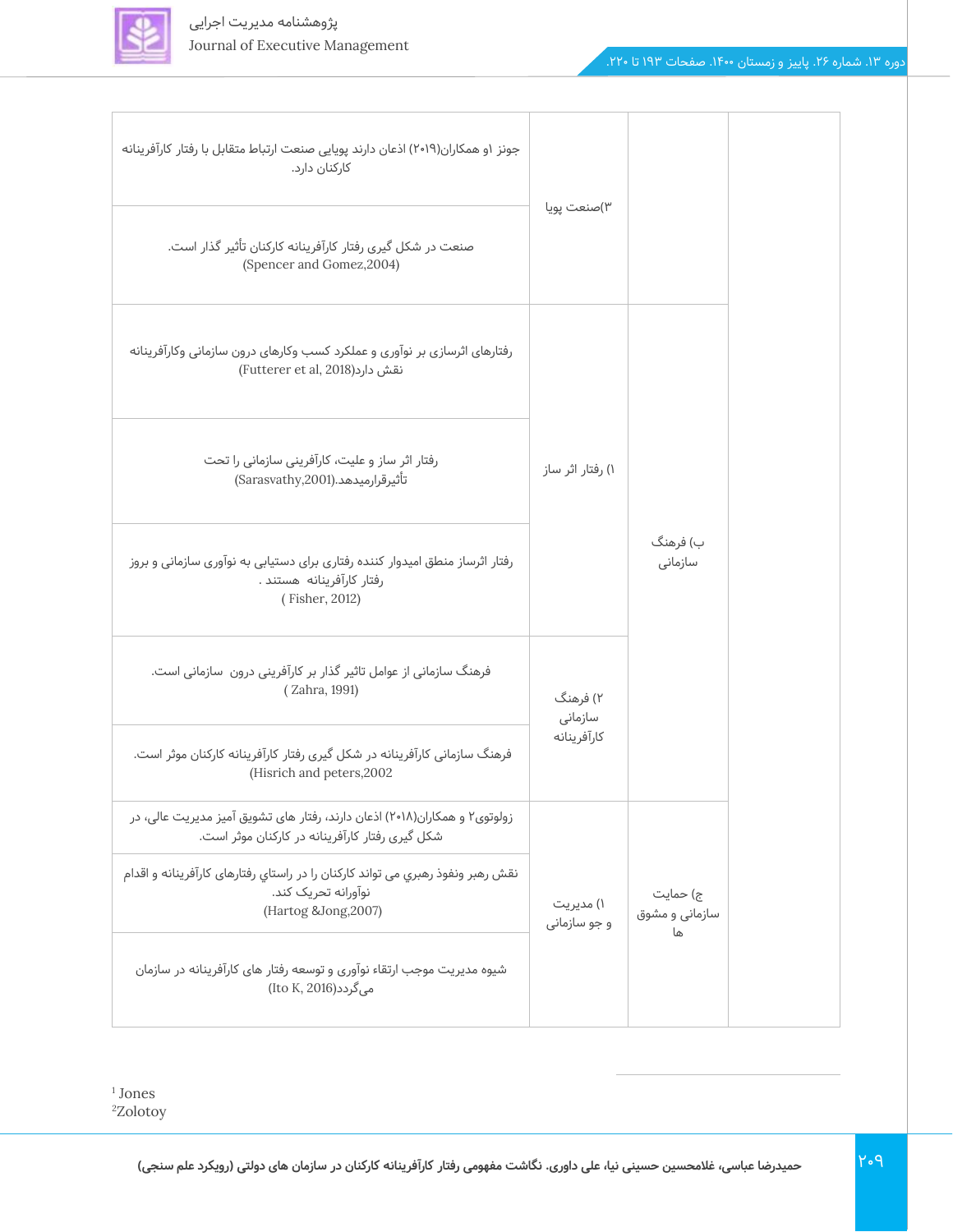

Г

| مهارت های مدیریتی در شکل گیری رفتار کارآفرینانه کارکنان موثر است.<br>(Hisrich and peters, 2002)                                                                                                                                              |                            |                      |
|----------------------------------------------------------------------------------------------------------------------------------------------------------------------------------------------------------------------------------------------|----------------------------|----------------------|
| مدیران با افزایش پاداش های مالی (سود سهام) رفتارهای کارآفرینی را توسعه<br>می دهند (Jones et al, 2019).                                                                                                                                       |                            |                      |
| تشويق و ترغيب كاركنان باعث بروز رفتارهايي از قبيل نوآوري، مشاركت،<br>سازماندهي وظايف روزانه و تجاري كردن محصولات و خدمات جديد مى گردد.<br>(Zampetakis, 2009)                                                                                 | ۲)سیستم<br>پاداش           |                      |
| رهبری میبایست پاداشهایی برای رفتار کارآفرینانه به منظور تقویت کارآفرینی<br>سازمانی تخصیص دهد.<br>(Hough, J., & Scheepers, 2008)                                                                                                              |                            |                      |
| توجه رهبران در آموزش و انتخاب افراد تناسب شخص را در شغل افزایش داده و<br>عملکرد کارآفرینی را در سازمان ارتقاء می دهد. (Tenzer, Yang,2019)<br>توانمندی منابع انسانی در شکل گیری رفتار کارآفرینانه کارکنان تأثیر گذار است.<br>(Recklies, 2001) | ۱) توانمند سازی<br>كاركنان |                      |
| توانمندسازی کارکنان و کارآفرینی سازمانی ارتباط مستقیم با یکدیگر دارند.<br>(Moghaddas et al, 2019)                                                                                                                                            |                            |                      |
| انتقال دانش و ادغام دانش به ترتیب بیشترین امتیاز را در توسعه و بروز کارآفرینی<br>در سازمان داشته اند.<br>(Rouniasi et al, 2013)                                                                                                              |                            | د)يادگيري<br>سازمانى |
| اشتراک و استفاده از دانش در جهت کسب مزیت رقابتی و توسعه رفتارهای<br>کارآفرینانه در جهت افزایش کارآفرینی سازمانی موثر است. Omotosho)<br>&Anyigba,2019)                                                                                        | ۲) اشتراک<br>دانش          |                      |
| توانایی یادگیری سازمانی و آموزش کارآفرینانه، در توسعه و بروز کارآفرینی در<br>سازمان تأثير داشته اند.<br>(Rouniasi et al, 2013)                                                                                                               | ۳)آموزش<br>كارآفرينانه     |                      |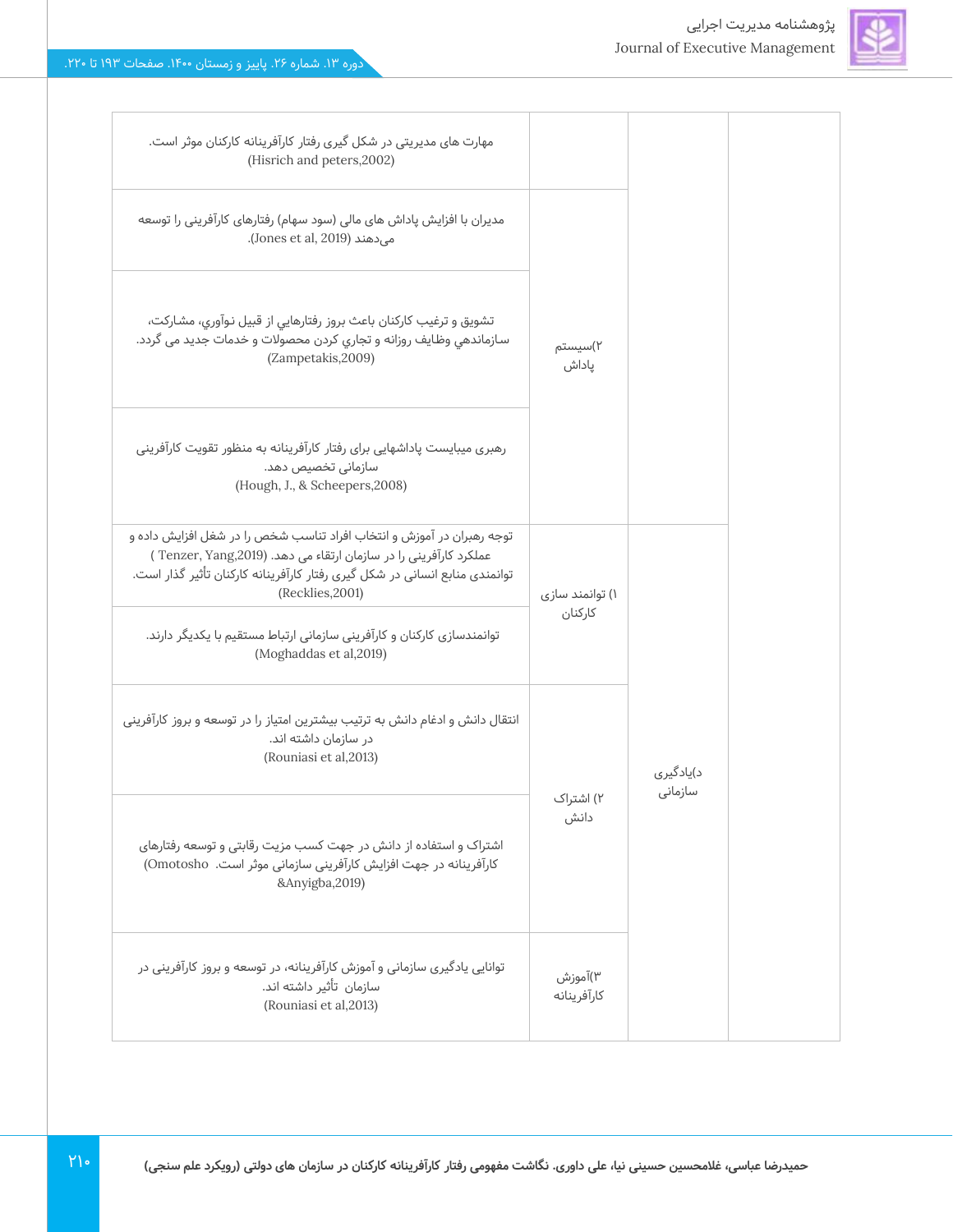

| هر چقدرآموزش  مهارت اجتماعي و ارتباطي بين كاركنان افزايش يابد، اين امر به<br>نوبة خود بر رفتار كارآفرينانة كاركنان اثر مثبت خواهد گذاشت. & Wolff)<br>Moser, 2006) |  |
|-------------------------------------------------------------------------------------------------------------------------------------------------------------------|--|
| آموزش های سارمانی رفتار کارآفرینانه را تحت تاثیر قرار می دهد.<br>(Van Dam, 2010)                                                                                  |  |

دسته سوم مربوط به تحقیقات مرتبط با »پیامدهای رفتار کارآفرینانه کارکنان» است .نتایج این دسته بندی در جدول (۳)نشان داده شده است:

| پژوهش ها و نتایج                                                                                                                                                                                                                                     | کد باز                       | كد محوري                     | كد انتخابي                               |
|------------------------------------------------------------------------------------------------------------------------------------------------------------------------------------------------------------------------------------------------------|------------------------------|------------------------------|------------------------------------------|
| نوسازی استراتژیک واسطه ی بین عملکرد اقتصادی و عملکرد مالی شرکت است که تا حدی<br>زیادی کارآفرینی سازمانی و عملکرد شرکت را تحت تأثیر قرار می دهد. (Shu C et al,2019)                                                                                   | ۱)نوسازی                     |                              |                                          |
| تغییر در ساختار و ماموریت سازمان و توسعه رفتار کارآفرینانه در کارکنان موجب نوسازی<br>استراتژیک و تقویت کارآفرینی سازمانی می گردد.<br>(Heinonen&Korvela 2005)                                                                                         | استراتژیک                    | الف)<br>كارآفرينى<br>سازمانى | پیامدهای رفتار<br>كارآفرينانه<br>كاركنان |
| رفتار کارآفرینانه بر عملکرد کسب و کارهای درون سازمانی نقش دارد و آن را تقویت می<br>(Futterer et al, 2018). كند                                                                                                                                       | ۲) کارآفرینی<br>درون سازمانى |                              |                                          |
| روحیه و رفتار کارآفرینانه موجب توسعه کارآفرینی درون سازمانی می شود.(Bart,2006)                                                                                                                                                                       |                              |                              |                                          |
| نوآوری از دو عنصر اصلی داخلی و خارجی نشأت می گیرد. عنصر داخلی شامل سه عنصر تشکیل<br>دهنده است: دانش ، نگرش و تخیل. عنصر بیرونی همچنین شامل سه عنصر تشکیل دهنده<br>است: فرهنگ ، منابع و زیست بوم. در حالی که عنصر بیرونی مربوط به دنیای بیرونی و محیط | ۳)نوآوری                     |                              |                                          |

#### **جدول 3 تحقیقات مربوط به »پیامدهای رفتار کارآفرینانه کارکنان «**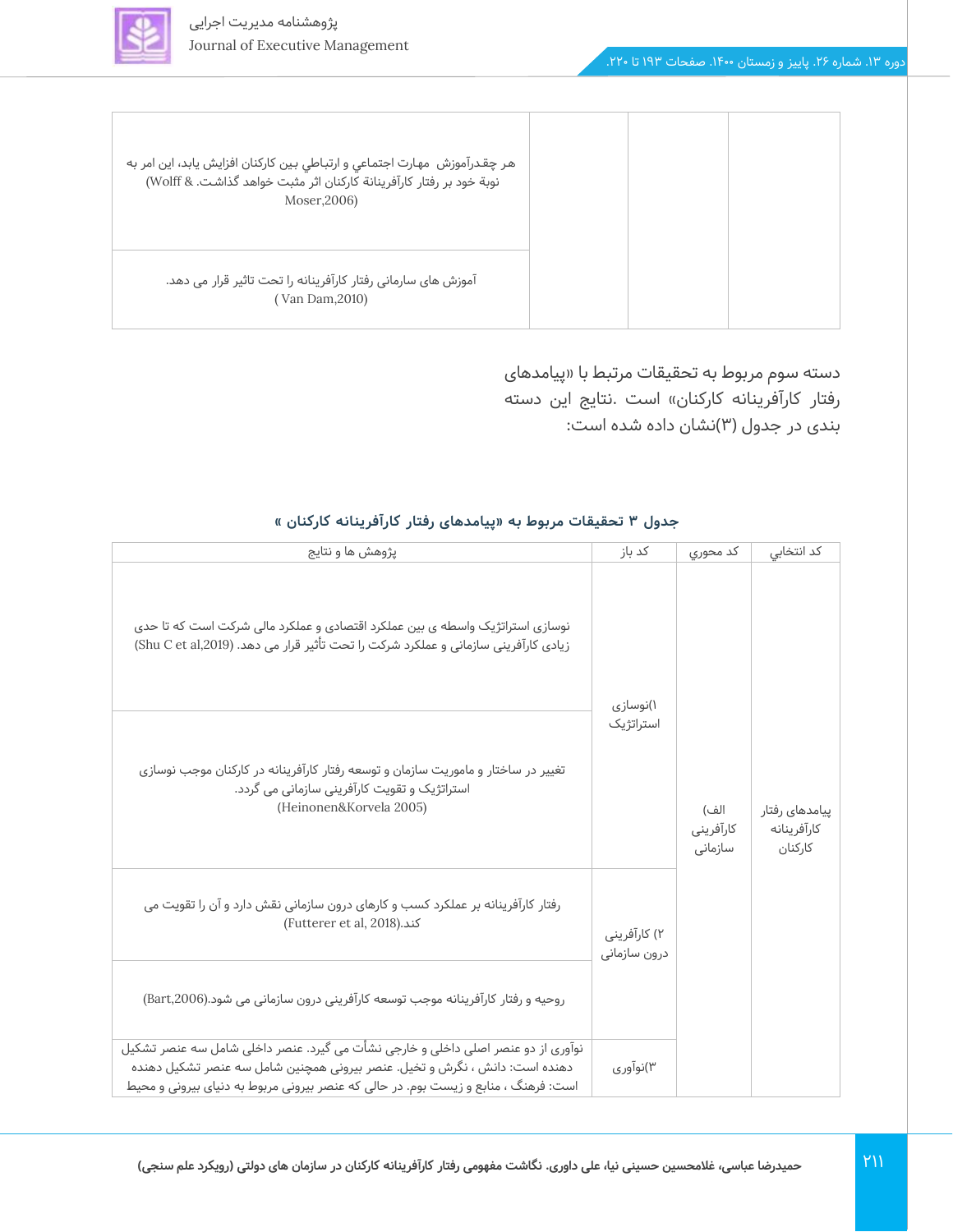

فرد است، عناصر داخلی آن به خود فرد مربوط می شود. لیکن آنچه اهمیت دارد تأثیر گذاری این

| ۱) افزایش<br>بهره وری |                     |  |
|-----------------------|---------------------|--|
|                       |                     |  |
|                       | ب) بهبود<br>عملكرد  |  |
| رقابتی پایدار         |                     |  |
|                       |                     |  |
| اقتصادی و<br>اجتماعى  |                     |  |
|                       | ۲) مزیت<br>۳) منافع |  |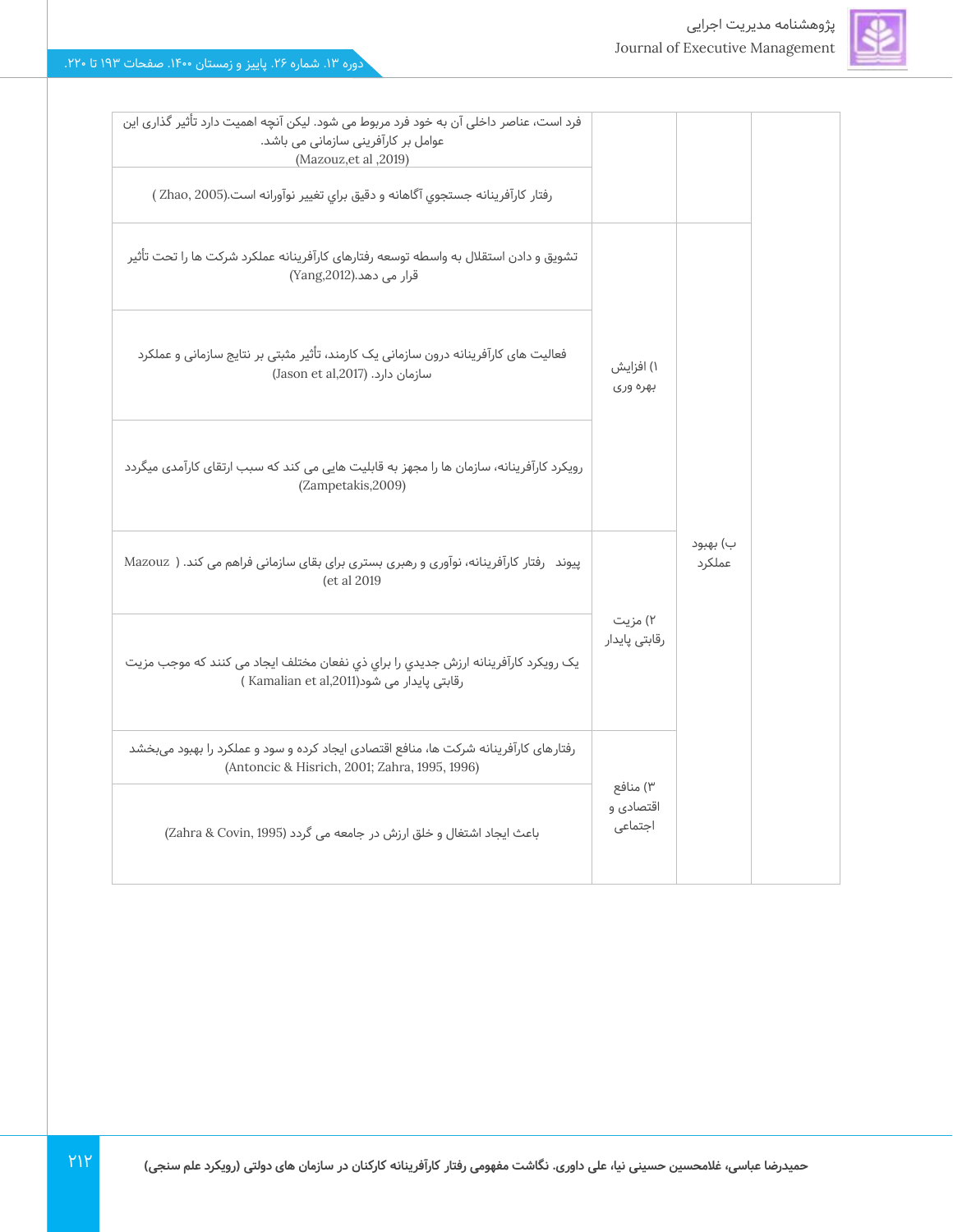

# **5 بحث و نتیجه گیری**

این پژوهش چارچوبی برای تحقیقات در زمینه «رفتار کارآفرینانه کارکنان» ایجاد نموده است تا بتواند مسیر تحقیقات آتی را در جهت درست هدایت کند. بدین منظور با روش علم سنجی ضمن شناسایی خالء تحقیقات موجود و تحلیل محتوایی مستندات به ارائه چارچوبی يكپارچه و مفهومی پرداخته و پیشنهاداتی جهت تحقیقات آتی ارائه نموده است. بر اساس نتایج تحقیقات و مطالعات انجام شده، تحقیقات حوزه رفتار کارآفرینانه در سه مسیر قابل مطالعه و بررسی است. مسیر اول مربوط به تحقیقات مرتبط با عوامل فردی است، که شامل «عوامل ذاتی و اکتسابی» است. بر این اساس عواملی چون (خلاقیت، هوشیاری، استقلال، خطر پذیری، توفیق طلبی، جنسیت و سن( جزء عوامل ذاتی و )نگرش کارآفرینانه، هنجارهای ذهنی و باور به خود کارآمدی) جزء عوامل اکتسابی هستند که در بروز رفتار کارآفرینانه موثر بوده اند. در این راستا برون هیلدر' (۲۰۱۹) اذعان دارد «سن و جنسیت» از عوامل تأثیر گذار در بروز رفتار کارآفرینانه بوده اند. کاوک ۲۰۱۸)۲ نیز توفیق طلبی و استقلال را جزء ویژگی های ذاتی کارکنان دانسته است که در بروز رفتار کارآفرینانه کارکنان مؤثر شناخته شده اند. یکی از کلیدی ترین ویژگی ها برای کارآفرینان و کارآفرینان  $"$ سازمانی ریسک پذیری است. در این راستا ساموئل )2018( عقیده دارد، ر یسک پذیری و بروز رفتارهای بداهه، کارآفرینی در سازمان را شدت میبخشد.

لویز و همکاران (۲۰۱۷) نیز به نقش ریسک پذیری مدیران وکارکنان در توسعه رفتار کارآفرینانه در سازمان تأکید کرده اند. همچنین زولوتوی و همکاران(۱۸ه-۲) نیز عنوان می کنند مدیریت سازمان نقش مؤثری در ریسک پذیری کارکنان جهت بروز رفتار کارآفرینانه داشته و به واسطه بکارگیری

خالقیت، رفتارهای کارآفرینانه در سازمان بروز و ظهور می یابد.

البته از نقش هوشیاری افراد نیز نمی توان غافل شد. هوشیاری رفتار فرد را به سمت رفتار کارآفرینانه برنامه ریزی شده و آغاز کارآفرینی به عنوان یک هدف هدایت می کند .(Kruger,2000) به علاوه نگرش کارآفرینانه موجب افزایش توانایی کارآفرینانه می شود. (2009 ,Athayde )همچنین باور به خودکارآمدی در کارکنان موجب بروز رفتار کارآفرینانه افراد است. ),2008Tang )همانطور که اشاره شد؛ چگونگی تفاوت های فردی )شناختی و ذهنی) بین افراد به آنها اجازه می دهد در مقایسه با دیگران تصویر دقیقتری از واقعیت بدست آورند و این امر رفتار کارآفرینانه را تحت تأثیر قرار می دهد.  $(Mc$ Mullen; $2006$ )

مسیر دوم تحقیقات در زمینه رفتار کارآفرینانه کارکنان مربوط به «عوامل سازمانی» است که شامل «پویایی، فرهنگ، حمایت و یادگیری» است. در این پژوهش و بر اساس نتایج تحقیقات؛ پویایی در سازمان حاصل )شبکه سازی، محیط کارآفرینانه و صنعت پویا) می،باشد. شبکه سازی و شبکههای (درونی و بیرونی) سازمانی در فراهمسازی ایدههای باکیفیت و نوآورانه و كسب و كار درون سازماني مؤثر هستند2004. ,Vintergaard &) Husted ) جامعيت در تصميم گيري و پويايي محيط نیز بر كارآفريني سازماني تأثير مثبتي داشته است. )2009 ,al et Heavey). به عالوه، جونز و همکاران(۲۰۱۹) نیز اذعان داشته اند پویایی صنعت ارتباط متقابل با رفتار کارآفرینانه کارکنان دارد.

نتایج تحقیقات نشان داده است؛ یکی دیگر از عوامل سازمانی که به شدت رفتار کارآفرینانه را تحت تأثیر قرار می دهد؛ فرهنگ سازمانی کارآفرینانه ) 1991 ,Zahra )و رفتار اثر سازی است. رفتارهای اثرسازی بر رفتار کارآفرینانه کارکنان تأثیر گذاشته و نوآوری و عملکرد کسب و کارهای درون

<sup>3</sup> Samuel

<sup>1</sup> Brownhilder

<sup>2</sup> Gawke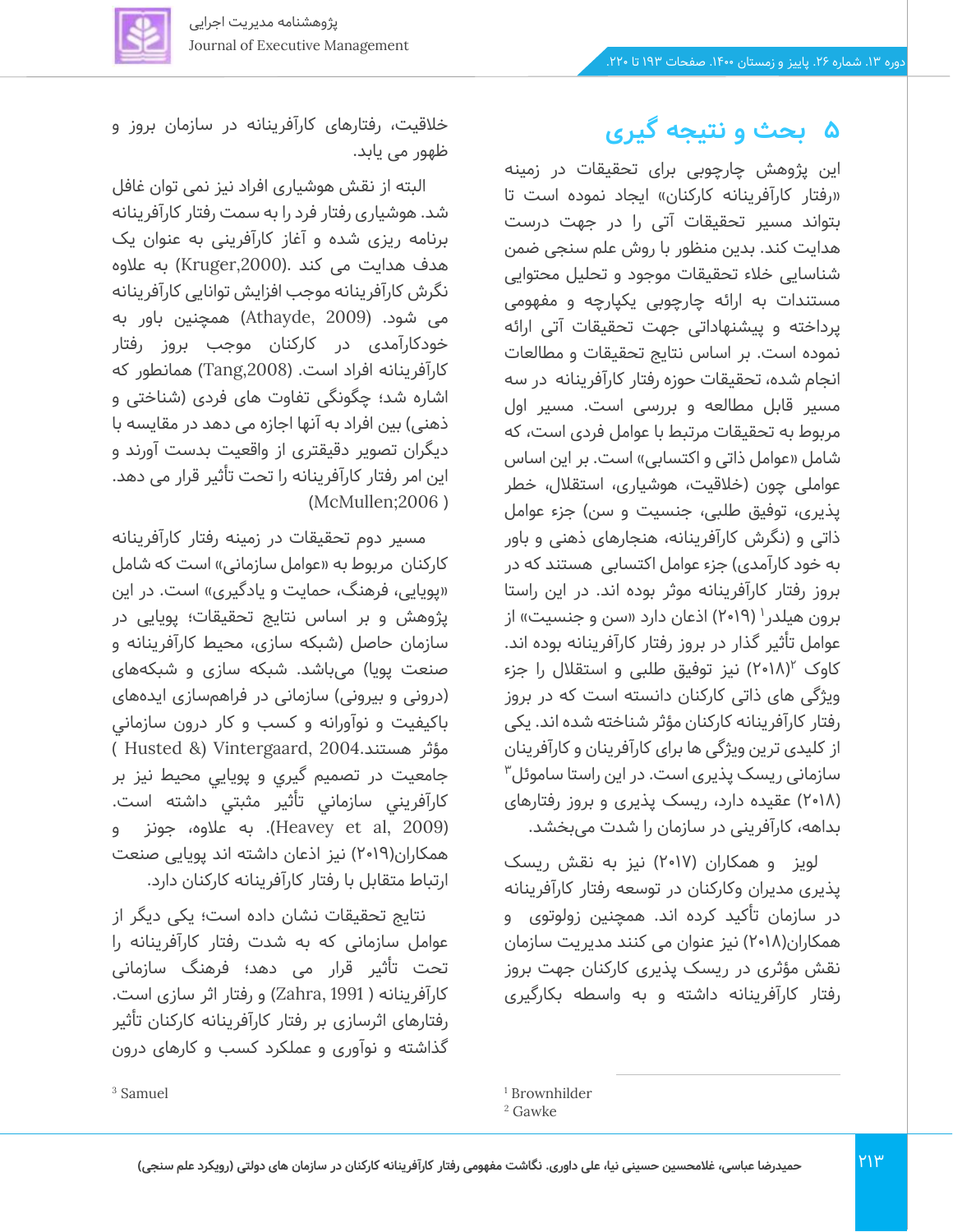

سازمانی را تحت تأثیر قرار می دهد. ( Futterer et 2018 ,al )همچنین شیوه مدیریت موجب ارتقاء نوآوری و توسعه رفتار های کارآفرینانه در سازمان میگردد.(Ito K, 2016) زولوتوی و همکاران(۲۰۱۸) اذعان دارند، رفتار های تشویق آمیز مدیریت عالی، در شکل گیری رفتار کارآفرینانه در کارکنان مؤثر است و مدیران با افزایش پاداش های مالی رفتارهای کارآفرینانه را توسعه می دهند.(Jones et al, 2019) رهبران با آموزش و انتخاب افراد مناسب، تناسب شخص را در شغل افزایش داده و علمکرد کارآفرینی را در سازمان ارتقاء می دهد. ,Tenzer (,2019Yang )توانمندسازی کارکنان و کارآفرینی سازمانی ارتباط مستقیم با یکدیگر دارند(,2019al et Moghaddas )و اشتراک و استفاده از دانش در جهت کسب مزیت رقابتی و توسعه رفتارهای کارآفرینانه در جهت افزایش کارآفرینی سازمانی مؤثر است. ) Omotosho 4Anyigba,2019) بر اساس تحقیق رانیاسی<sup>۱</sup> و همکاران(۲۰۱۳) قابلیت یادگیری سازمانی، آموزش کارآفرینانه، انتقال دانش و ادغام دانش به ترتیب بیشترین امتیاز را در توسعه و بروز کارآفرینی در سازمان داشته اند.

مسیر سوم تحقیقات در این حوزه مربوط به «پیامد های رفتار کارآفرینانه کارکنان» است که شامل »توسعه کارآفرینی سازمانی و بهبود عملکرد« می باشد. )نوسازی استراتژیک، توسعه کسب و کار درون سازمانی و نوآوری) حاصل کارآفرینی سازمانی است. نوسازی استراتژیک واسطه بین عملکرد اقتصادی و عملکرد مالی شرکت است که تا حدی زیادی کارآفرینی سازمان و عملکرد شرکت را تحت

تأثیر قرار می دهد. (Shu C et al,2019) رفتار کار آفرینانه در عملكرد کسب و کارهای درون سازمانی نقش داشته و آن را تقویت می کند.)2018 ,al et Futterer )همان طور که از نتایج پژوهش نشان می دهد؛ غالب تحقیقات در این حوزه، به نقش مؤثر توسعه رفتار کارآفرینانه کارکنان در راستای توسعه کارآفرینی سازمانی پرداخته اند. بر این اساس فعالیت های کارآفرینانه درون سازمانی یک فرد تأثیر مثبتی بر نتایج سازمانی و عملکرد سازمان داشته و منافع اقتصادی زیادی برای سازمان و جامعه ایجاد میکند ) & Antoncic Hisrich, 2001; Zahra, 1995, 1996; Zahra & 1995 ,Covin )همچنین باعث توسعه اشتغال و خلق ارزش در جامعه می گردد. (Jason et al,2017 به عالوه پیوند رفتار کارآفرینانه، نوآوری و رهبری بستری برای بقای سازمانی فراهم می آورد. (Mazouz et al 2019)

عوامل متعددی وجود دارد که بر ظهور رفتار های کارآفرینانه کارکنان مؤثر است. با توجه به مطالعات صورت گرفته مشخص شده است در ادبیات مربوطه، به این مورد توجه کافی نشده و خالء تحقیقاتی در این زمینه مشهود است لذا در این تحقیق که با روش علم سنجی و به صورت آمیخته (کمی –کیفی) انجام شده است نظام دهی به تحقیقات پیشین صورت گرفته وچارچوبی مفهومی ارائه گردیده است و بر این اساس جهت تعیین مسیر پژوهش های آتی ِ توسعه رفتار کارآفرینانه کارکنان پیشنهاداتی ارائه شده است. چارچوب مفهومی تحقیق در شکل (۱۰) نشان داده شده است.

<sup>1</sup> Rouniasi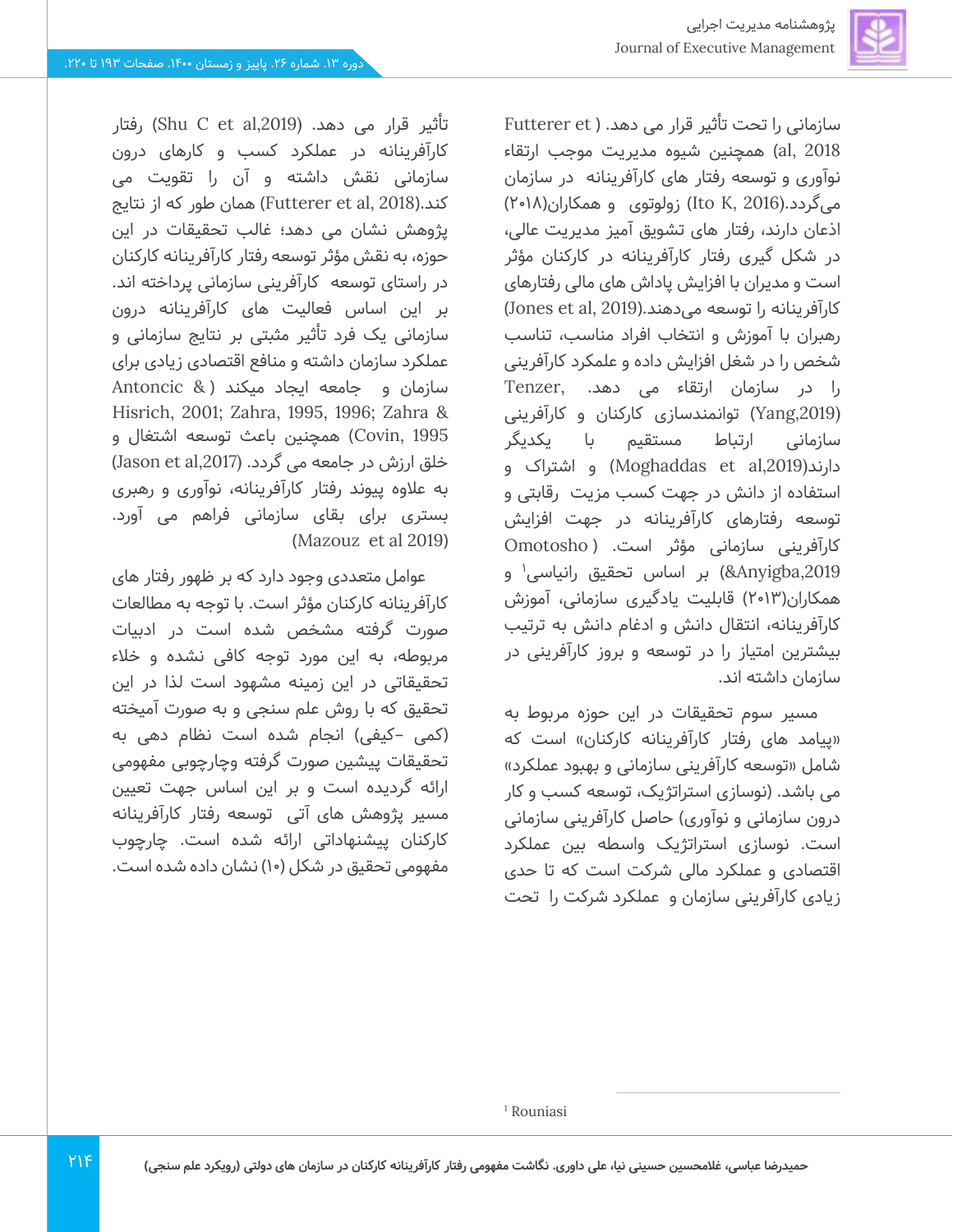



**شکل 9 چارچوب مفهومی تحقیق** 

# **6 پیشنهادات جهت تحقیقات آتی**

- -1 سبک رهبری و مدیری ت در سازمان م ی تواند به عنوان یک مشوق و یا یک بازدارنده در راستای توسعه رفتار کارآفرینانه کارکنان عمل کند. پیشنهاد میشود تحقیقات گسترده تر در راستای انتخاب سبک رهبری مناسب با توجه به صنعت و اکوسیستم کسب و کار ها انجام شود.
- -2 تغییرات پرشتاب محیطی، دنیای کسب و کار را تحت تأثیر قرار داده است. عواملی چون دیجیتالی شدن، اقتصاد اشتراکی، همکاری های بین المللی، اشتراک دانش و همکاری های نوآورانه؛ فرصت های زیادی را برای سازمان ها ایجاد نموده است. تحقیقات اندکی در این حوزه وجود دارد و

این موضوع یک حوزه جذاب برای تحقیقات آتی در توسعه رفتار کارآفرینانه کارکنان است.

- ۳- بر اساس تحقیق کوین<sup>۱</sup> و همکاران(۲۰۱۹) پیشنهاد می شود نحوه خلق،کسب و توسعه دانش در صنایع مختلف مورد مطالعه قرار بگیرد.
- ۴- بر اساس تحقیق (سریلوآ ۲۰۱۹،<sup>۲</sup>) یکی از منابع مهم یادگیری، یادگیری خارجی است. پیشنهاد می شود مکانیسم های ز یربنایی دانش و اهمیت آن ها برای یادگیری خارجی در محیط های فناور مورد بررسی قرار بگیرد.
- -5 توانمند سازی سازمانی جهت بهبود همکاری کارکنان<sup>۳</sup> در جهت توسعه کارآفرینی سازمانی موضوعی است که مدیران عالی، میانی و عملیاتی می بایست مد نظر قرار دهند. لذا پیشنهاد می شود در

 $1$  Covin <sup>2</sup>Cirilloa

3 improvement of employees' cooperation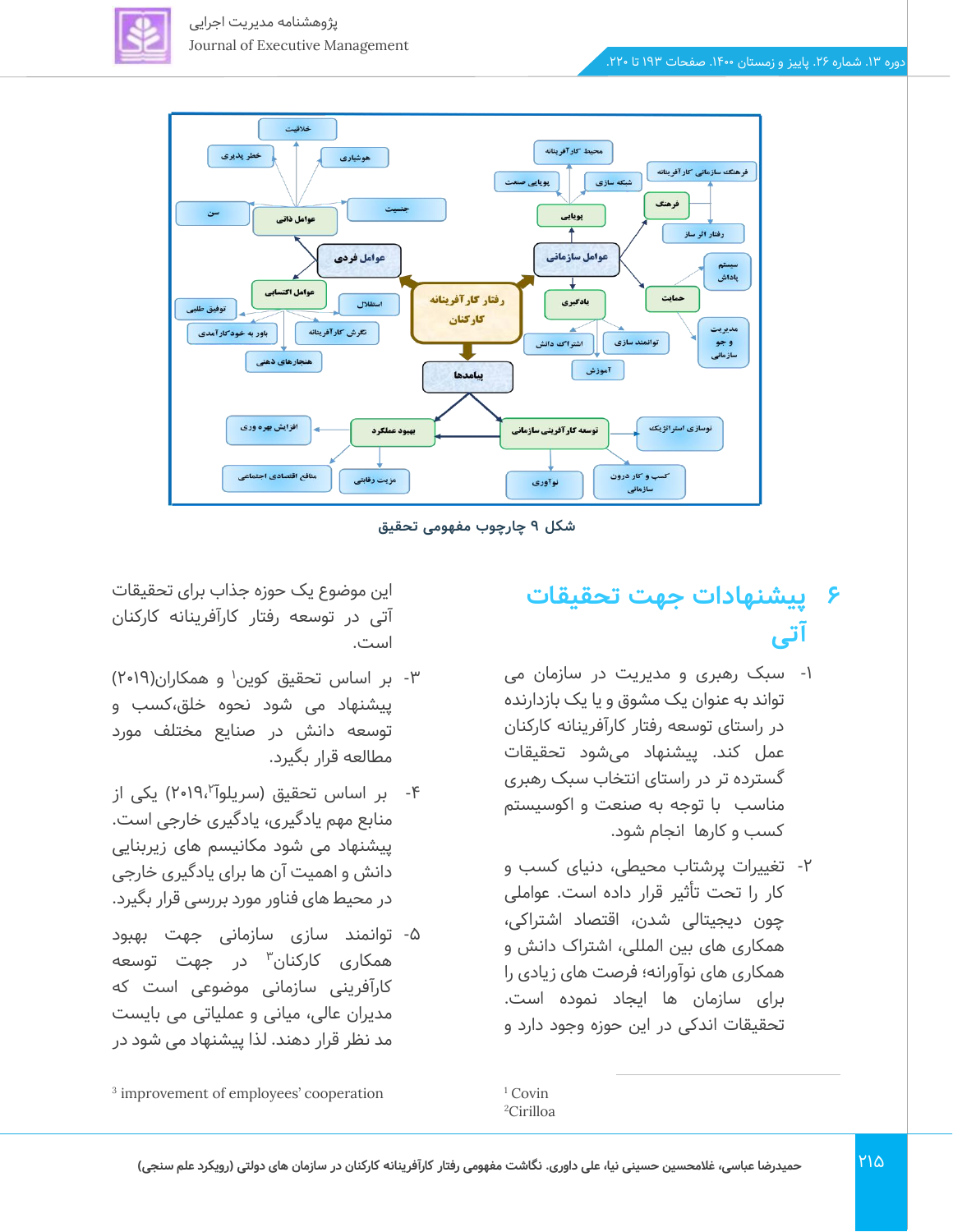تحقیقات آتی نحوه توانمند سازی در سطوح مختلف و ابزارهای الزم در جهت

## **فهرست منابع**

نقابی سعید، زعفریان رضا،یوسفی محسن، رضوانی مهران)1391( تبین نقش رابطه رفتار شبکه سازی در رفتار کارآفرینانه )مطالعه موردی: شرکت های مستقر در پارک های علم و فناوری) توسعه کارآفرینی، سال چهارم، شماره پانزدهم، بهار ،1391از ص-25

- Borins, S. (2000). Loose cannons and rule breakers, or enterprising leaders? Some evidence about innovative public managers. *Public Administration Review, 60*, 498- 507.
- Covin, J. G., Garrett Jr, R. P., Kuratko, D. F., & Shepherd, D. A. (2020). Short leash or long leash? Parenting style, initial strategic clarity, and the development of venture learning proficiency. *Journal of Business Venturing*, *35*(4), 105951.
- Cirillo, B. (2019). External learning strategies and technological search output: Spinout strategy and corporate invention quality. *Organization Science*, *30*(2), 361- 382.
- Maditati, D. R., Munim, Z. H., Schramm, H. J., & Kummer, S. (2018). A review of green supply chain management: From bibliometric analysis to a conceptual framework and future research directions. *Resources, Conservation and Recycling*, *139*, 150-162.

انواع توانمندسازی کارآفرینانه کارکنان و مدیران مد نظر قرار بگیرد.

- یزدانی، کامران. نجات، سحرناز. رحیمی موقر، آفرین. قالیچی، لیلا. خلیلی، ملاحت (۱۳۹۳)" علم سنجی: مروری بر مفاهیم، کاربردها و شاخص ها" مجله تخصصی اپیدمیولوژی. دوره ۱۰. شماره ۴. صص ۷۸- $.88$
- Antoncic, B., & Hisrich, R. D. (2001). Intrapreneurship: Construct refinement and cross-cultural validation. *Journal of Business Venturing, 16*(5), 495–527.
- Chatfield, A. T., & Reddick, C. G. (2018). The role of policy entrepreneurs in open government data policy innovation diffusion: An analysis of Australian Federal and State Governments. *Government Information Quarterly*, *35*(1), 123- 134.
- Athayde, R. (2009). Measuring enterprise potential in young people. *Entrepreneurship Theory and Practice, 33*, 481-500.
- Bart, C. (2006). Product strategy and formal structure in entrepreneurship. *Strategic Management Journal, 7*(4), 293-312.
- Neneh, B. N. (2019). From entrepreneurial alertness to entrepreneurial behavior: The role of trait competitiveness and proactive personality. *Personality and Individual Differences*, *138*, 273- 279.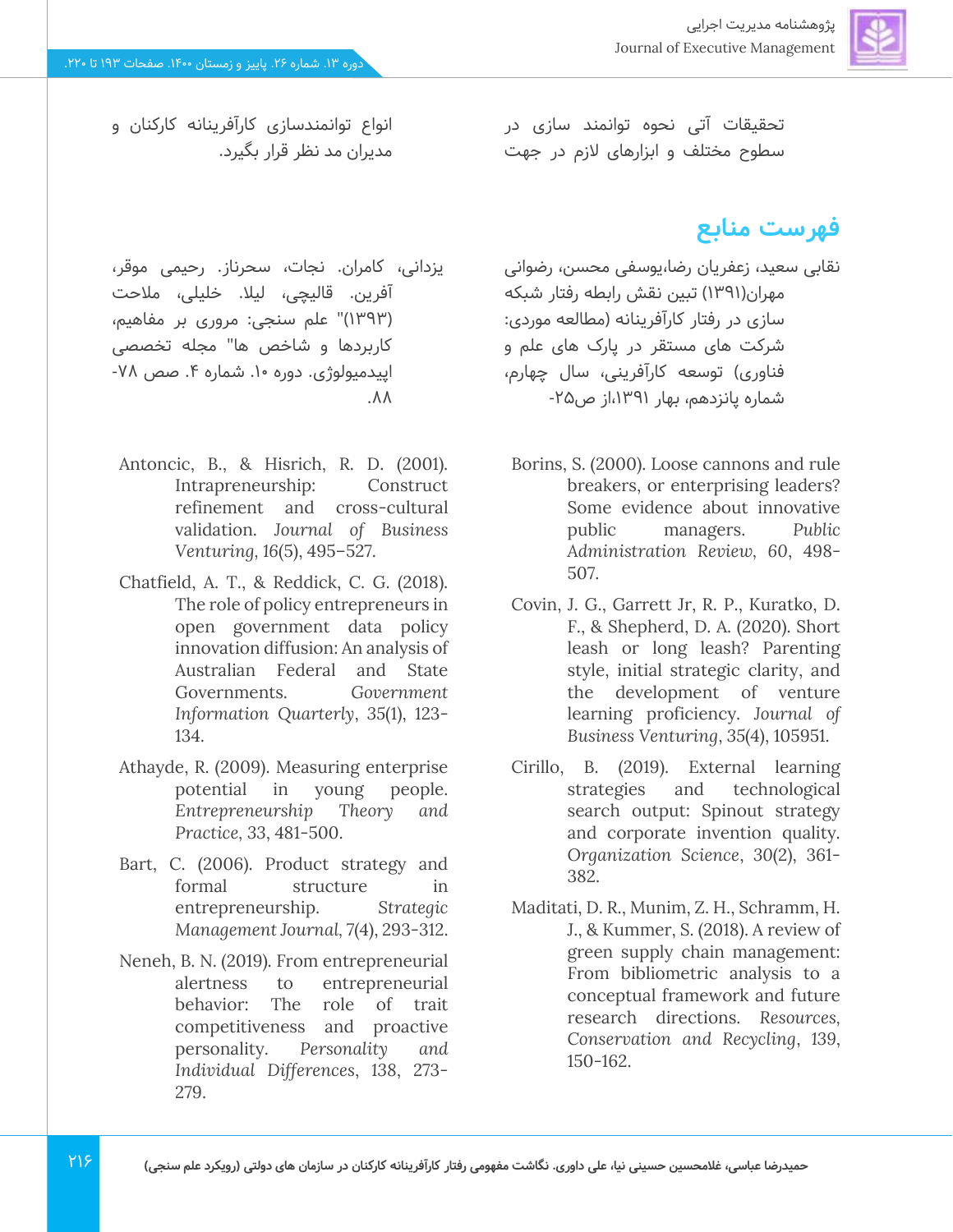

- Gawke, J. C., Gorgievski, M. J., & Bakker, A. B. (2017). Employee intrapreneurship and work engagement: A latent change score approach. *Journal of Vocational Behavior*, *100*, 88-100.
- Fisher, G. (2012). Effectuation, causation, and bricolage: A behavioral comparison of emerging theories in entrepreneurship research. *Entrepreneursh. Theory Pract, 36*(5), 1019e1051. http://dx.doi.org/10.1111/j.1540- 6520.2012.00537.x
- Fuller, B., Liu, Y., Bajaba, S., Marler, L. E., & Pratt, J. (2018). Examining how the personality, self-efficacy, and anticipatory cognitions of potential entrepreneurs shape their entrepreneurial intentions. *Personality and Individual Differences, 125*, 120–125
- Futterer, F., Schmidt, J., & Heidenreich, S. (2018). Effectuation or causation as the key to corporate venture success? Investigating effects of entrepreneurial behaviors on business model innovation and venture performance. *Long Range Planning, 51*(1), 64-81.
- Jones C. D., Jolly P. M., Lubojacky C. J., Martin G. P., & Gomez-Mejia L. R. (2019). Behavioral agency and corporate entrepreneurship: CEO equity incentives & competitive behavior. *International Entrepreneurship and Management Journal, 15*, 1017– 1039.
- Heinonen, J., & Korvela, K. (2005). How about measuring entrepreneurship? *Research*

*report, small business institute, Turku, Finland, 126.*

- Hough, J., & Scheepers, R. (2008). Creating corporate entrepreneurship through strategic leadership. *Journal of Global Strategic Management, 3*(1), 17- 25.
- Husted, K., & Vintergaard, C. (2004). Stimulating innovation through corporate venture bases. *Journal of World Business, 39*(3), 296-306.
- Heavey, C., Simsek, Z., Roche, F., & Kelly, A. (2009). Decision comprehensiveness and corporate entrepreneurship: The moderating role of managerial uncertainty preferences and environmental dynamism. *Journal of Management Studies*, *46*(8), 1289-1314.
- Hisrich, R. D., & Peters, M. P. (2002). *Entrepreneurship*. Mc. Graw Hill, New York.
- Iakovleva, T., Kolvereid, L. & Stephan, U. (2011). Entrepreneurial intentions in developing and developed countries. *Education + Training, 53*(5), 353-370.
- Kautonen, T., Gelderen, M., & Fink, M. (2015). Robustness of the theory of planned behavior in predicting entrepreneurial intentions and actions. *Entrepreneurship: Theory and Practice, 39*(3), 655–674.
- Kamalian, A. R., Yaghoubi, N. M., & Elyaskordi, A. (2011). Entrepreneurship Development in the organization and its role in Entrepreurship strategy. *European journal of humanities and social sciences, 1*(1), 50-65.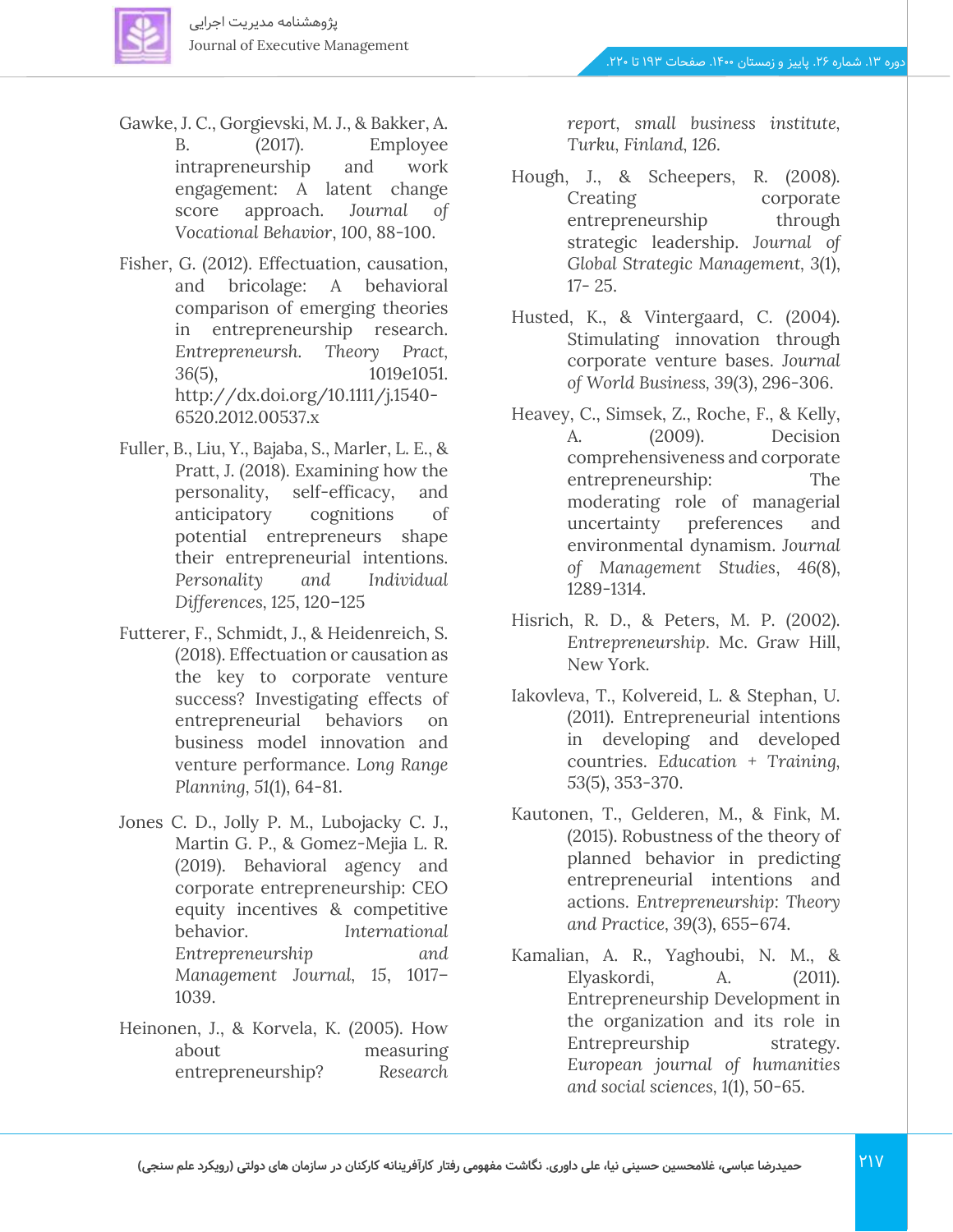

- Kautonen, T., Gelderen, M., & Fink, M. (2015). Robustness of the theory of planned behavior in predicting entrepreneurial intentions and actions. *Entrepreneurship: Theory and Practice, 39*(3), 655–674.
- Jong, J., & Hartog, D. (2007). How leaders influence employees innovative behaviour. *European journal innovation management, 10*(1), 41- 64.
- Jalilvand, M. R., & Nasrolahi Vosta, L. (2015). Examining the relationship between managerial power and affective organizational *commitment: An empirical study in the sport sector of Iran. Sport, Business and Management: An International Journal, 5*(4), 344- 364.
- Ito, K. (2016). Management Control System to Promote Innovation and Corporate Venturing. *Management Of Innovation Strategy In Japanese Companies*, *13*, 37.
- Gomez-Mejia, L. R., Neacsu, I., & Martin, G. (2019). CEO risk-taking and socioemotional wealth: The behavioral agency model, family control, and CEO option wealth. *Journal of Management*, *45*(4), 1713- 1738.
- Lumpkin, G. T., & Dess, G. G. (1996). Clarifying the entrepreneurial orientation construct and linking it to performance. *Academy of management Review*, *21*(1), 135-172.
- Zolotoy, L., O'Sullivan, D., Martin, G. P., & Veeraraghavan, M. (2019). The role of affect in shaping the behavioral consequences of CEO option

incentives. *Journal of Management*, *45*(7), 2920-2951.

- Sambamurthy, V., Bharadwaj, A., & Grover, V. (2003). Shaping agility through digital options: Reconceptualizing the role of information technology in contemporary firms. *MIS quarterly*, 237-263.
- Shane, S., & Venkataraman, S. (2000). The promise of entrepreneurship as a field of research. Academy of *Management Review, 26*(1), 217- 226.
- Obschonka, M., Hakkarainen, K., Lonka, K., & Salmela-Aro, K. (2017). Entrepreneurship as a twentyfirst century skill: Entrepreneurial alertness and intention in the transition to adulthood. *Small Business Economics, 48*(3), 487– 501.
- Matviuk, S.G. (2010). A study of Peruvian entrepreneurs leadership expectations. *Journal of American Academy of Business, 16*(1), 65-70.
- McMullen, J. S., & Shepherd, D. A. (2006). Entrepreneurial action and the role of uncertainty in the theory of the entrepreneur. *Academy of Management Review, 31*(1), 132–152
- Mazouz, A., Alnaji, L., Jeljeli, R., & Al-Shdaifat, F. (2019). Innovation and entrepreneurship framework within the Middle East and North Africa region. *African Journal of Science, Technology, Innovation and Development*, *11*(6), 699-710.
- Moghaddas, S. Z., Tajafari, M., & Nowkarizi, M. (2020). Organizational empowerment: A vital step toward intrapreneurship. *Journal of*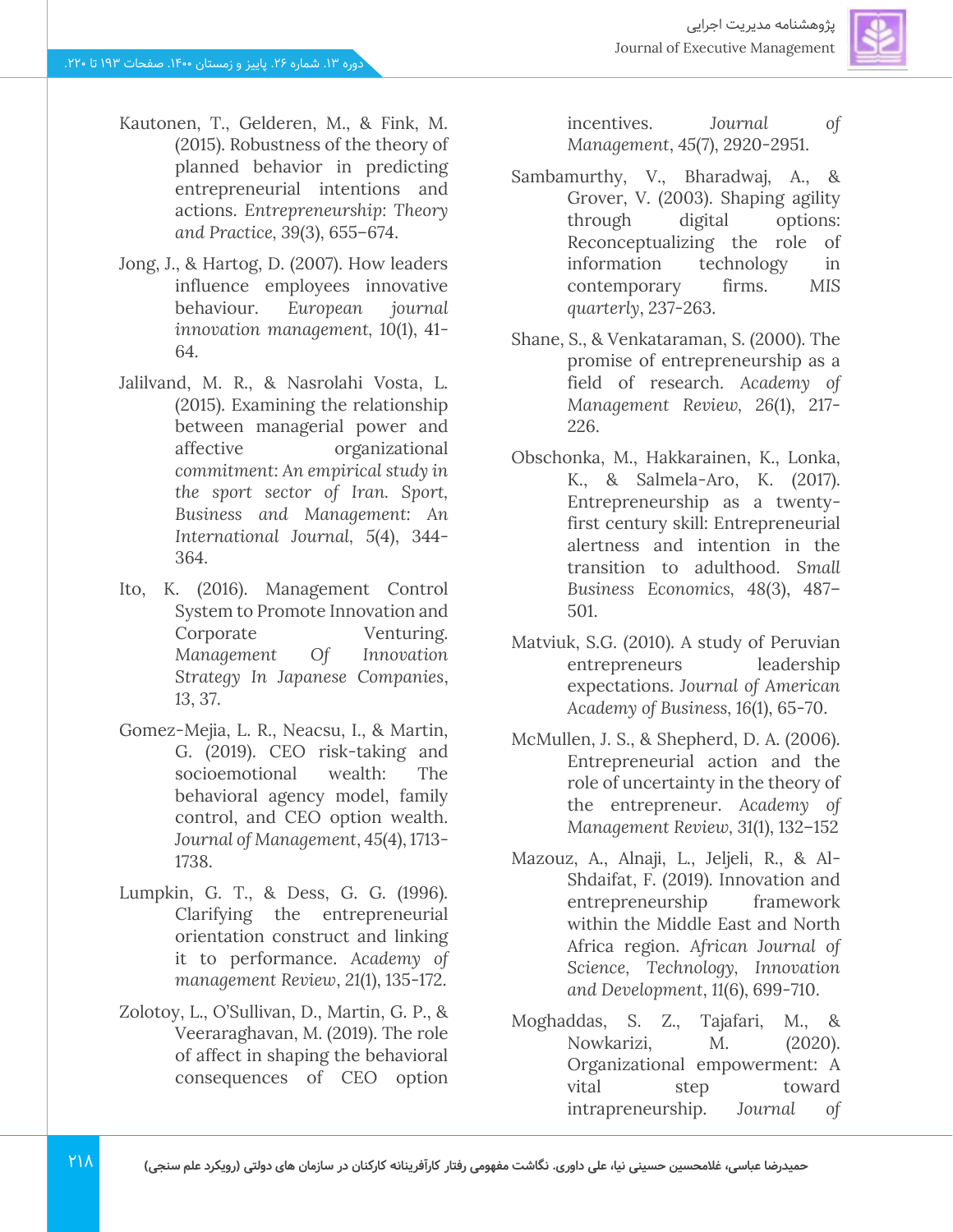

*Librarianship and Information Science*, *52*(2), 529-540.

- Morris, M. H., Schindehutte, M., & LaForge, R. W. (2002). Entrepreneurial marketing: a construct for integrating emerging entrepreneurship and marketing perspectives. *Journal of marketing theory and practice*, *10*(4), 1-19.
- Miller, D. (2011). Miller (1983) revisited: A reflection on EO research and some suggestions for the future. *Entrepreneurship theory and practice*, *35*(5), 873-894.
- Krueger Jr, N. F., Reilly, M. D., & Carsrud, A. L. (2000). Competing models of entrepreneurial intentions. *Journal of business venturing*, *15*(5- 6), 411-432.
- Olakitan, O. O., & Ayobami, A. P. (2011). An investigation of personality on entrepreneurial success. *Journal of Emerging Trends in Economics and Management Sciences*, *2*(2), 95-103.
- Omotosho, S. I., & Anyigba, H. (2019). Conceptualising corporate entrepreneurial strategy: a contingency and agency collaborative approach. *Journal of Strategy and Management*.
- Rouniasi, M. R., Mihani, G., Heydari, A., & Rezaii, P. (2013). The relationship between organizational learning capability and corporate entrepreneurship development (case study: telecommunication company of Hamedan). *Advances in Environmental Biology*, 2486- 2494.
- Sambamurthy, V., Bharadwaj, A., & Grover, V. (2003). Shaping agility

through digital options: Reconceptualizing the role of information technology in contemporary firms. *MIS quarterly*, 237-263.

- Sarasvathy, S. D. (2001). Causation and effectuation: Toward a theoretical shift from economic inevitability to entrepreneurial contingency. *Academy of management Review*, *26*(2), 243-263.
- Adomako, S., Opoku, R. A., & Frimpong, K. (2018). Entrepreneurs' improvisational behavior and new venture performance: Firm-level and institutional contingencies. *Journal of Business Research*, *83*, 10-18.
- Shu, C., De Clercq, D., Zhou, Y., & Liu, C. (2019). Government institutional support, entrepreneurial orientation, strategic renewal, and firm performance in transitional China. *International Journal of Entrepreneurial Behavior & Research*.
- Tang, J. (2008). Aexploring the antecedents of entrepreneurial alertness: Interactions between individual and environmental characteristics. In *USA: USASBE Conference Proceedings*.
- Tenzer, H., & Yang, P. (2020). The impact of organisational support and individual achievement orientation on creative deviance. *International Journal of Innovation Management*, *24*(02), 2050020.
- Thompson, J. (2005). Proactive Personality and Job Performance: A Social Capital Perspective.